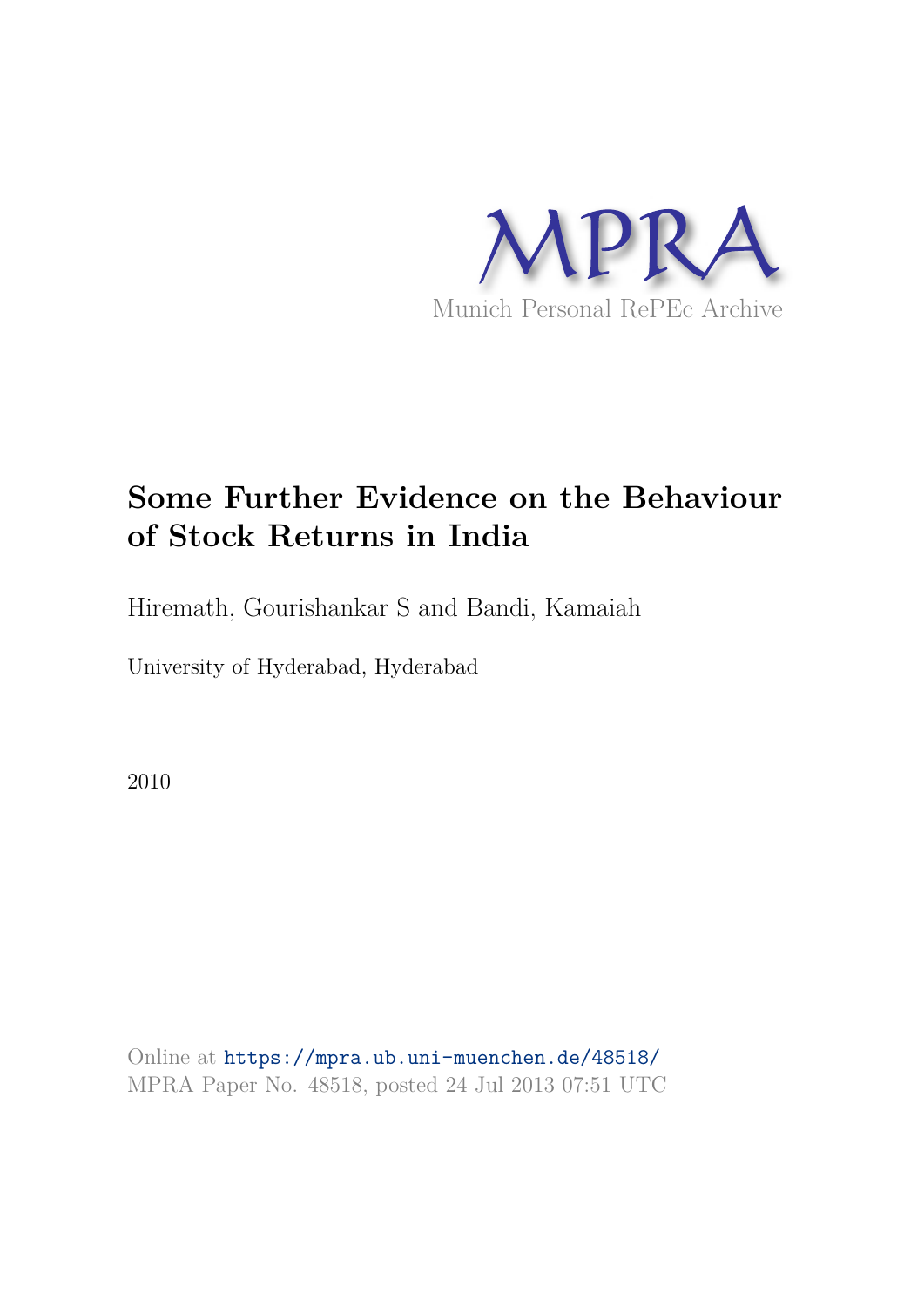# **Some Further Evidence on the Behaviour of Stock Returns in India**

Gourishankar S Hiremath Department of Economics University of Hyderabad, Hyderabad – 500 046 Andra Pradesh, India Emial: gsdastapur@gmail.com

Bandi Kamaiah Department of Economics University of Hyderabad, Hyderabad – 500 046 Andra Pradesh, India kamaiahbandi@gmail.com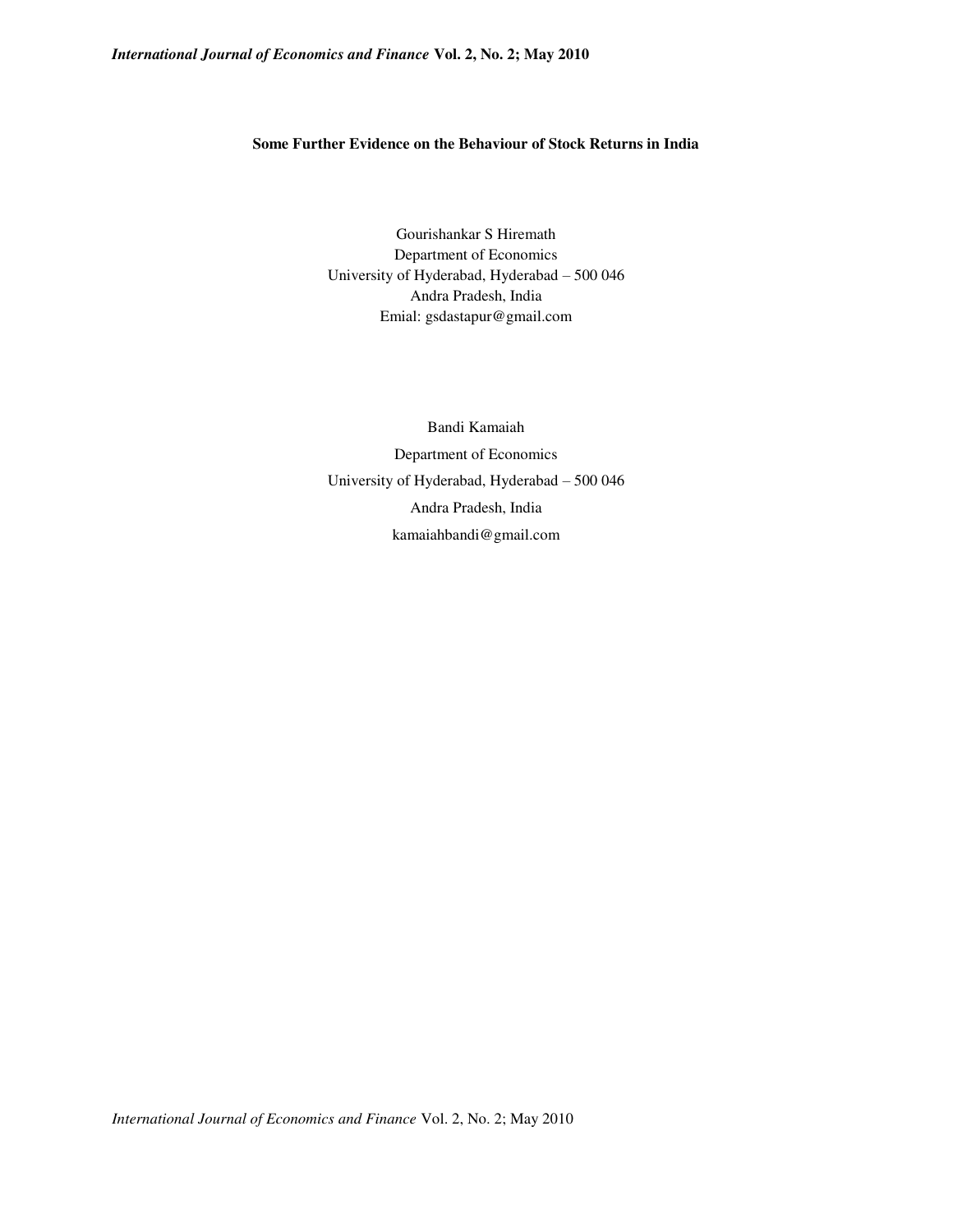#### **Some Further Evidence on the Behaviour of Stock Returns in India**

#### **Abstract**

This paper examines the stock return behaviour in two premier Indian stock markets using Chow-Denning multiple variance ratio and Hinich bicorrelation tests. The former test overcomes size distortion of conventional variance ratio test. The latter test is capable of detecting linear and non-linear dependencies. The study is based on 14 indices relating to the Bombay Stock Exchange (BSE) and the National Stock Exchange (NSE), and relates to the period 02/06/1997 to 30/01/2009. The Chow-Denning test rejects the null of random walk for six indices. The Hinich test rejects the null of pure white noise for full sample period. However, the windowed test results of Hinich show that the serial dependencies are not consistent across the sample period for all indices. This indicates presence of episodic dependencies in stock returns surrounded by long periods of pure noise.

**Keywords:** random walk, serial dependence variance ratios, bi-correlation, , episodic dependencies, non-linearity, mean-reversion, pure noise.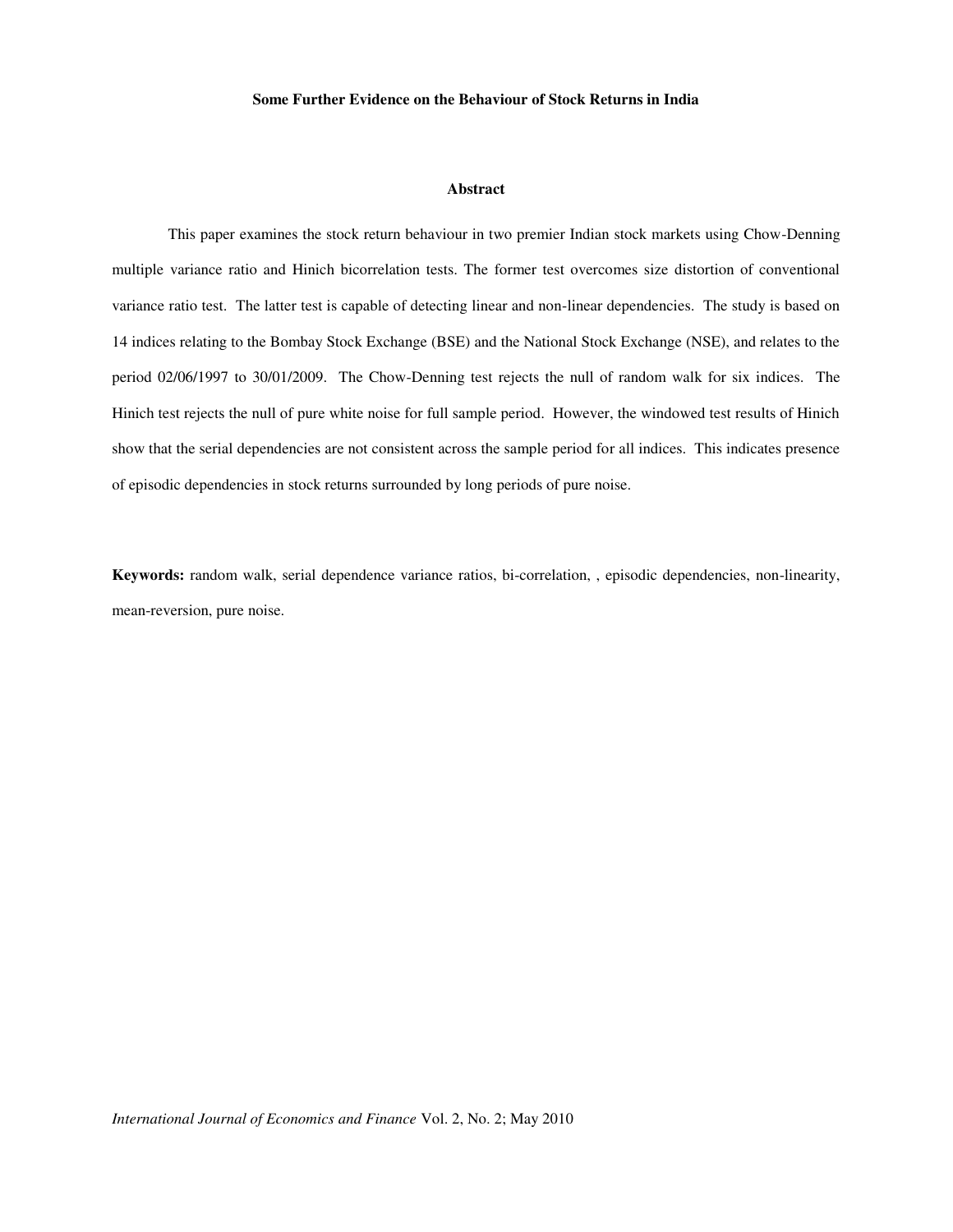#### **1. Introduction**

The behaviour of stock returns has been extensively debated over the years. Researchers have examined the efficient market and random walk characterization of returns and alternatives to random walk. The validation of random walk implies that market is informationally efficient. In an efficient market, current prices 'fully reflect' available information and hence there is no scope for any investor to make abnormal profits (Fama, 1970). In respect of empirical evidences, the early studies have found evidences in favour of random walk hypothesis (RWH). In later period, however, studies have supported mean reversion in returns. The Fama's model is criticized for its assumption that market participants arrive at a rational expectations forecast. It is argued that trade demands heterogeneity (bull and bear traders) and therefore returns can be predicted. In other words, psychological and behavioral elements in stock price determination help to predict the future prices. Further, in contrast to Fama's model, Campbell *et al (*1997) states that asset returns are predictable to some degree. Consensus on this issue thus continues to be elusive. It has been pointed out that the use of several tests, parametric and non-parametric, each of which having been based on restrictive assumptions, has been a prime reason for lack of consensus. Further, the use of data of different frequencies has also been another reason for divergent findings.

 The conventional tests such as auto correlation, runs, spectral and variance ratio tests have some limitations. They are capable of detecting only linear correlation in the series. The Great Market Crash of 1987 triggered interest in non-linear dependencies in the return series. Since then researchers have addressed the issue of presence of non-linear dependencies. It may be pertinent to note that rejection of presence of linear correlation does not validate EMH as non- linear dependencies might help to predict the future prices (Granger and Anderson (1978). The issue of non-linear dependence in the series has been examined by Hinich and Patterson (1995). Following the framework of Hinich-Patterson, the portmanteau bi-correlation test is employed in this study to examine the issue of non-linear dependencies. Such a study has not been undertaken in the Indian context. Another important issue while testing the random walk hypothesis concerns the issue of size distortions in Lo-MacKinlay variance ratio test. Chow and Denning (1993) points that the sequential procedure of Lo-MacKinlay test leads to size distortion. Hence, they suggest multiple variance ratios test. Keeping the caveat in mind, the present study employed Chow-Denning multiple variance ratios test to overcome size distortion problem of individual variance ratio test. With a view to arrive at a more accurate idea about the behaviour of stock returns, the present study seeks to generate evidences by employing the Chow-Denning multiple variance ratios and bi-correlation tests.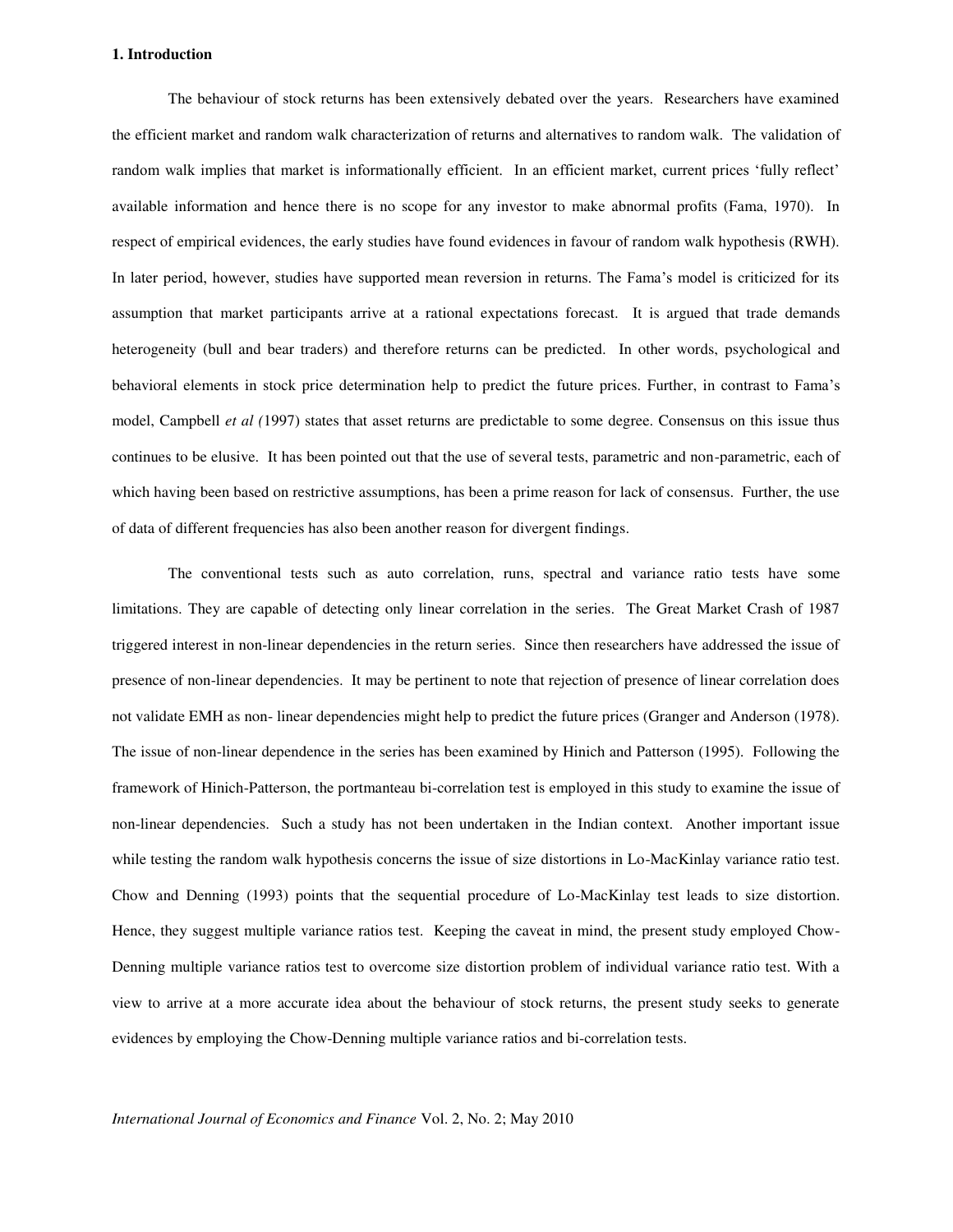Given this backdrop, the objective of the present study is to examine the behaviour of returns in two premier Indian stock markets namely, National Stock Exchanges (NSE) and Bombay Stock Exchanges (BSE) during the period June 1997 – January 2009. The rest of the paper runs on the following well-designed track. Section II presents a brief review of previous work. The data and methodology of the study are described in section III. Section IV discusses the empirical results and concluding remarks are presented in the last section.

#### **2. Review of previous work**

Literature on random walk and market efficiency hypothesis has been truly abundant. Here an attempt is made to present a brief review of previous work. Bachelier (1900) is perhaps the first who theorised the concept of market efficiency. The seminal works of Samuelson (1965) and Fama (1965, 1970) triggered much interest in this area. The early works on random walk which examined the behaviour of stock returns by applying serial correlation tests have found markets as efficient (Working, 1965; Samuelson, 1965; Fama, 1965; Jennergeen and Korsvold, 1974). Later studies reported mean reversion in stock returns (French and Roll 1974; Fama and French, 1988; Poterba and Summers, 1988; Richards, 1995; Balvers *et al,* 2000). The continued application of serial correlation tests rather conventionally can be seen in literature.

 The conventional techniques, such as serial correlation and non parametric runs test seem to suffer from restrictive assumptions. They tend to be less efficient to capture the patterns in returns. The most popular test of random walk since the publication of Lo and MacKinlay (1988) is the variance ratio test (henceforth, LMVR). The study by Lo and MacKinay rejected random walk for weekly stock returns suggesting mean-reversion in returns. Gilmore and Mc Manus (2001) applied LMVR and model comparison tests on Central European Markets. While the former test provides empirical evidence of random walk, the latter test rejects the same. According to the study, the inconsistency in results is due to particular martingale process of random walk.

*International Journal of Economics and Finance* Vol. 2, No. 2; May 2010 Abraham *et al* (2002) who applied LMVR on emerging markets observe dependencies in returns at index values for Saudi Arabia, Kuwait and Bahrain. However, the corrected returns are in support of weak form of market efficiency. They attribute rejection of random walk in index level to infrequent trading. Al Khzali *et al* (2007) who examined stock returns in Middle Eastern countries show that Saudi Arabia and Bahraini strongly support random walk while Kuwait fails within the critical bounds. The study concludes that the results are decisive since sign variance ratio tests are more powerful than conventional runs test. Dias *et al* (2002) perform LMVR with other conventional tests on Portuguese market and find dependencies in return series. The studies by Ojah and Karemera (1999) and Greib and Eyes (1999) from Latin America empirically find mixed results. The former finds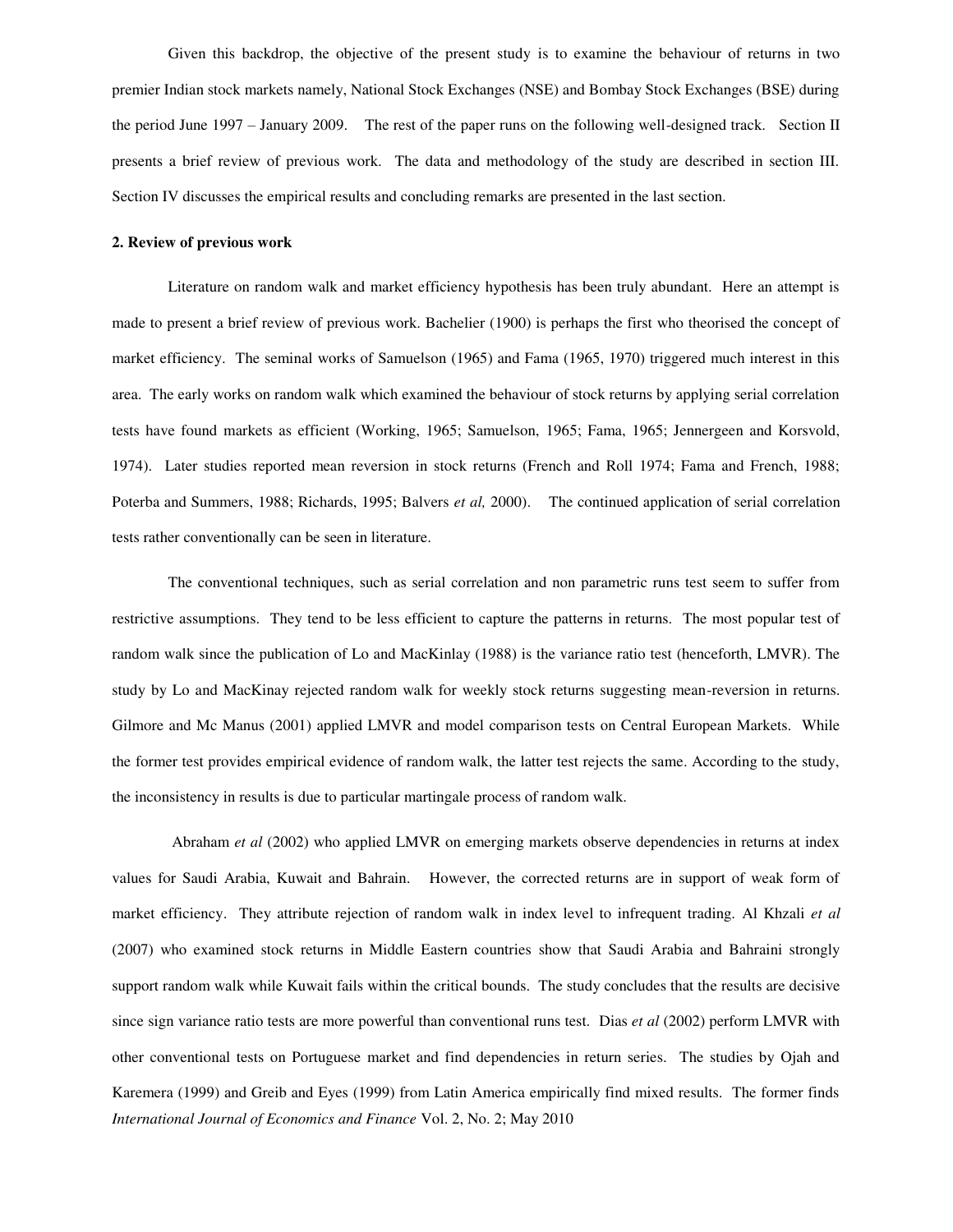evidence in support of random walk for Latin America. The latter study, however, finds significant auto correlation in Mexican market and random walk behviour in Brazilian market. Such conflicting results are also observed by Lima and Tabak (2004). While the Chinese - A shares and Singapore stock market are weak form efficient, the Chinese - B shares and Hong Kong market reveal auto correlation in returns. The market capitalization and liquidity can explain such conflicting trends as the authors note.

Darant and Zhong (2000) and Lee *et al* (2001) report independence of returns series for Chinese market. The empirical findings of Fifield and Jetty (2008) support the earlier evidences of market efficiency in China. Eitelman and Vitanz (2008) who employed variance ratio test for 44 emerging and industrialized economies points out that the markets with poorer risk-adjusted performance are more likely to reject random walk than better performing markets.

The LMVR tests individual variance ratios for a specific aggregation investment horizon. This may results in size distortions. In order to overcome the deficiency in LMVR, recent studies employ Chow and Denning (1993) multiple variance ratios test along with other tests. The studies of Ayadi and Pyun (1994) for Korea and Worthington and Higgs (2003) for Latin America report dependencies in returns. Huber (1995) examines the Vienna stock exchange and concludes that random walk is rejected at highly significant level for daily returns in Vienna. However, individual stocks seem to follow a random walk. Thus, the thinness of market can lead to rejection of random walk. Ryoo and Smith (2002) show evidence against random walk in Korean market. Smith (2007) who investigates whether Middle East stock markets follow random walk or not finds that largely Israieli, Jordanian, Lebansese markets were weak form efficient while Kuwait and Oman markets reject RWH. Smith *et al*  (2002) report auto correlation in returns of Botswana, Egypt, Kenya, Mauritius, Morocco, Nigeria and Zimbabwe. It is only in South Africa, the study finds empirical evidence in support of random walk. Segot and Lucey (2005) confirm random walk in Israel and Turkey.

*International Journal of Economics and Finance* Vol. 2, No. 2; May 2010 The empirical evidence for Australia for longer period, 1875-2004 rejects the random walk (Worthington and Higgs, 2009) revealing strong serial dependence in the stock returns. Hoque *et al* (2007) also observe evidences rejecting RWH in the majority of eight emerging markets. Borges's (2007) findings from multiple variance ratio test corroborate the earlier findings of Dias *et al (2002)* and Worthington and Higgs (2004) that Portuguese stock returns are highly correlated. With multiple variance tests, an attempt is made to unmask sectoral efficiency of economies namely, Jordan, Qatar, Saudi Arabia and United Arab Emirates. The study finds inconsistent results among different sectors and different economies (Benjelloun and Squalli, 2008). The EMH in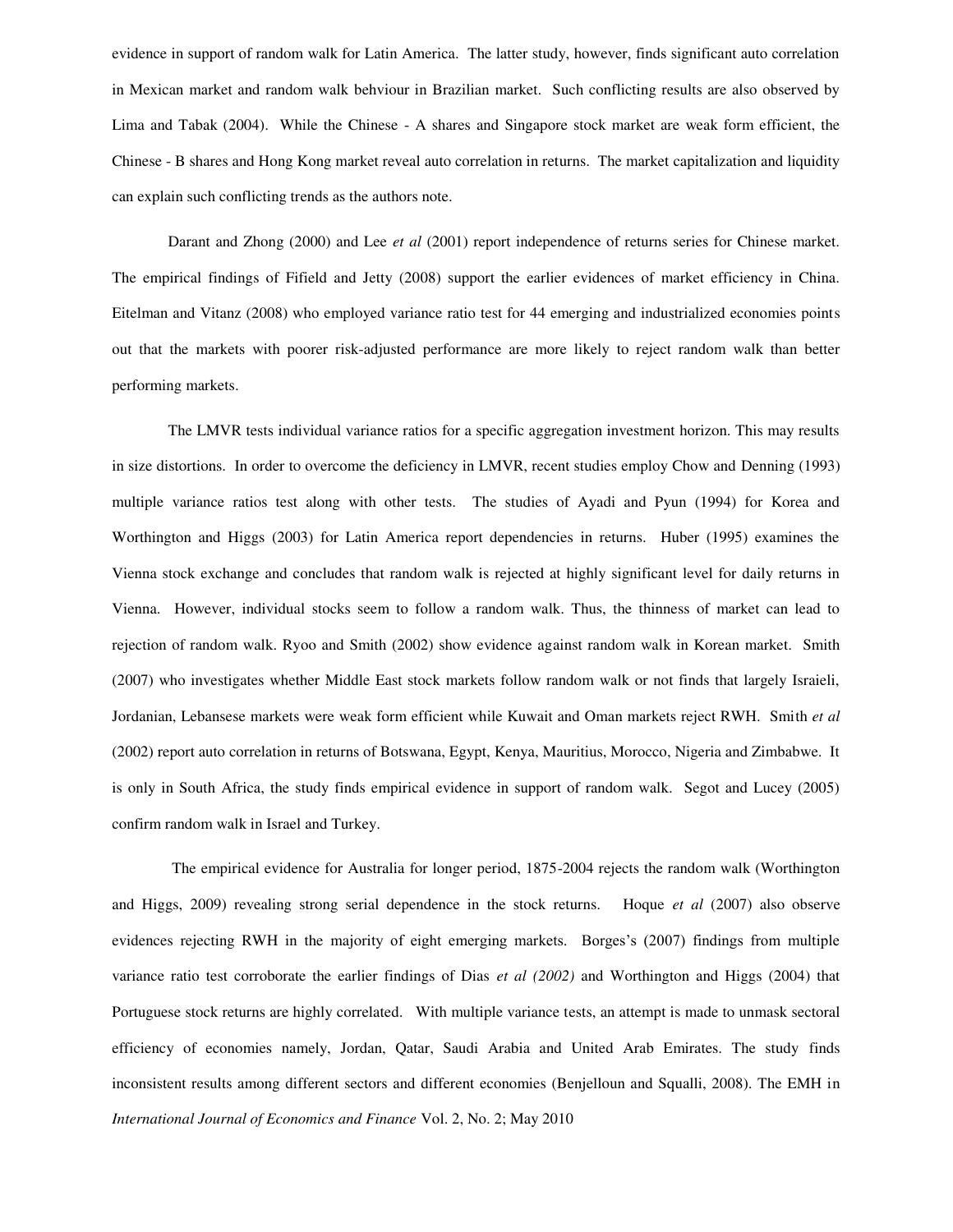European stock market is investigated by Borges (2008). The study employed tests namely, autocorrelation, runs, ADF unit root and multiple variance ratio to test RWH. The study finds that while the markets in France, Germany, U.K and Spain followed a random walk, there exist positive serial correlation in returns of Greece and Portugal.

The conventional tests including variance ratio of Lo and MacKinlay (1988) examine the linear dependence in stock returns. These tests are not capable of capturing non-linearity in the return series. There may be presence of non-linear dependencies even though the tests reject presence of linear dependencies in returns. As pointed out by Granger and Anderson (1978), rejection of linear dependence does not mean independence. In this context, the nonlinearity in stock returns assumes theoretical importance with practical implications. The non-linearity in daily stock returns for the NYSE is reported by Hinich and Pattern (1985). Besides, there are studies which test nonlinear dependence as an alternative to random walk hypothesis. The studies of Scheinkman and Le Baron (1989), Hsieh (1991), Sewell *et al* (1993), Pagan (1996), Yadav *et al* (1999), among others, examine non-linearity in returns. The studies of Dahl and Nielson (2001), Blasco *et al* (1997), and Poshakwale (2002) employed Brock *et al* (1993) , popularly known as BDS test of independence to examine non-linear dependence in returns series. Blasco *et al*  (1997) rejected random walk behaviour implying strong presence of non-linear dependencies. Similar conclusions are reported by Dahl and Nielson (2001). Refuting the earlier findings of efficiency, Lim and Brooks (2009) based on a battery of non-linearity tests reveal strong evidence of nonlinear serial dependence in the underlying returns generating process for all indices in China.

 Methodologically improved, the studies by Lim (2008), Bonilla *et al (*2006), Lim *et al* (2008)a Lim *et al*  (2008)b use bicorrelation test of Hinich (1995, 1996) to examine the behaviour of stock returns. Lim (2008**)** using bicorrelation test examines the sectoral efficiency of Malaysian stock market. It is observed that the Tin and Mining sector are relatively more efficient than the property sectors which exhibited wide deviations from random walk. The study concludes that the inefficiency was highest during the Asian financial crisis period. Bonilla *et al* (2006) report episodic non linear dependence in returns for Latin American countries. While the number of significant windows for Chile is highest, at least one window is significant for other countries such as Mexico, Brazil, Argentina, Colombia and Venezuela. This implies presence of non-linear dependencies in stock returns. However, inefficiency is not persistent.

*International Journal of Economics and Finance* Vol. 2, No. 2; May 2010 A battery of non linear tests is performed by Lim *et al* (2008)a on non-overlapping sample for period 1992- 2005 for ten Asian emerging markets. The non linear tests report non-linear dependencies in returns. The bicorrelation, in contrast, provides evidence of non-linear dependencies only in a few periods. The other periods seem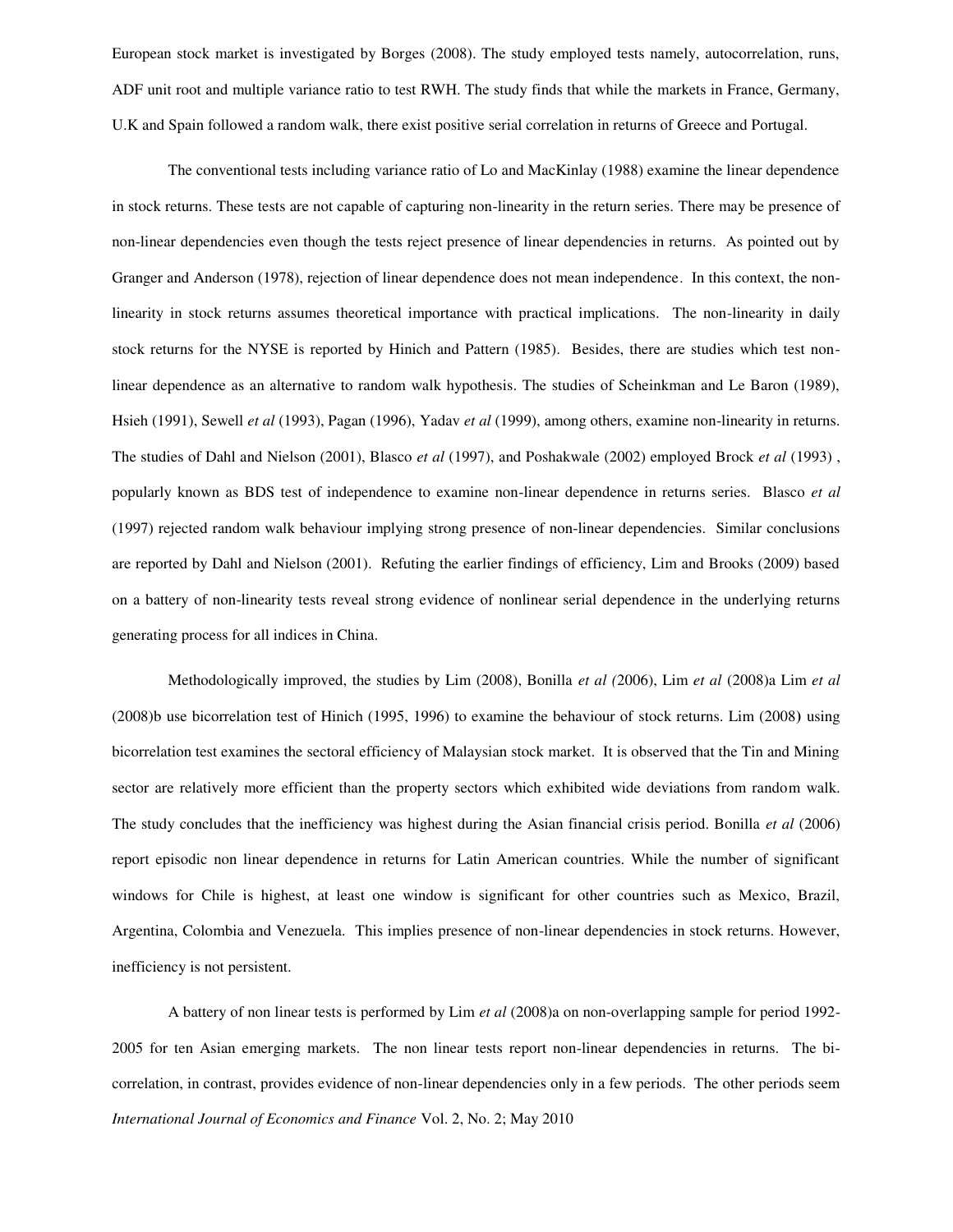to follow pure noise process. The study points out that inefficiency may be explained by market size and trading activity. Further, departures from random walk cannot be attributed to states of the market. For 50 countries, Lim *et al* (2008 b) using rolling bi-correlation test, observe that the low per capita economies persistently deviate from random walk than developed markets. The weak protection of property rights has been a possible explanation for such a trend.

 As far as India is concerned, Sharma and Kennedy (1977), Barua (1981), Gupta (1995) observe that the stock returns in India conform to random walk hypothesis (Note 1). Mitra (2000) who employed neural network method rejected the random walk hypothesis. Similarly, Chaudhuri and Wu (2004) on the basis of unit root tests, conclude that returns in India do not follow a random walk. Poshakwale (2002) provides evidence of non-linear dependencies in BSE stock returns. A set of tests as such auto correlation, unit root, GARCH model and non parametric runs and Kolmogorov-Smirnov test find support against random walk (Ahmad *et al,* 2006). However, interestingly Chawla *et al* (2006) reports that Nifty and Sensex are weak form efficient. Thus, as in case of other markets, the results for India too remain inconclusive. But, largely Indian stock market does not conform to weak form efficiency, and exhibit dependencies.

 To sum up, although, the literature on random walk and market efficiency is vast; there is no consensus among the researchers regarding efficiency of the market. The different tests yield different results. The empirical results of various studies appear to be sensitive to the tests employed for the analysis. However, broadly, the conventional parametric tests provide evidence in support of random walk while non parametric tests, such as Brock *et al* (1996) overwhelmingly reject independence of returns. The review of literature provides mixed results regarding the returns behaviour, as is viewed in terms of random walk and linear and non-linear dependencies.

#### **3. Data and Methodology**

# *3.1 Data*

*International Journal of Economics and Finance* Vol. 2, No. 2; May 2010 Data used in this paper are daily stock returns of eight indexes from National Stock Exchange (NSE) and six from Bombay Stock Exchange (BSE). The data ranges are different for different indexes which are given in the appendix. These indexes are considered because together they represent the total market. The set of indexes serve the purpose of unmasking variations in the behaviour of different index returns. Besides, most of these indexes have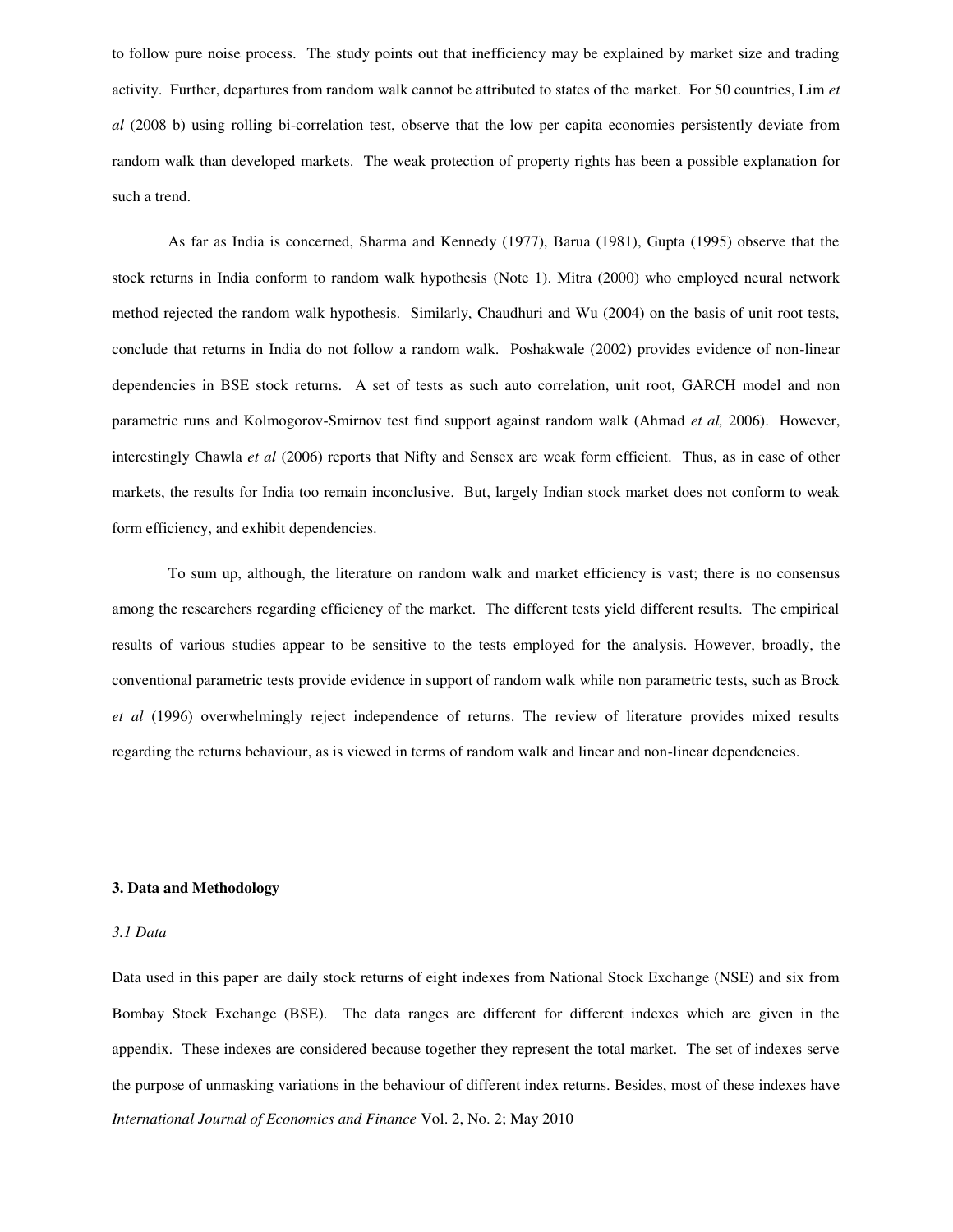the track record of at least five years. The daily index values of NSE are collected from the official website of NSE [\(www.nseindia.com\)](http://www.nseindia.com/) and index value of BSE are collected from the CMIE-Prowess data base.

#### *3.2 Methodology*

As mentioned above, the present study employs Chow and Denning (1993) multiple variance ratio test, and Hinich (1996) bicorrelation test. A brief description of these two tests is given here

#### 3.2.1 Chow and Denning (1993) Multiple Variance Ratios Test:

The variance ratios test of Lo and MacKinlay (1988) estimates individual variance ratios where one variance ratio is considered at a time, for a particular holding period (k). Empirical works examine the variance ratio statistics for several k values. The null of random walk is rejected if it is rejected for some k value. So it is essentially an individual hypothesis test. The variance ratio of Lo and MacKinlay (1988) tests whether variance ratio is equal to one for a particular holding period whereas the random walk hypothesis requires that variance ratios for all holding periods should be equal to one and the test should be conducted jointly over a number of holding periods. The sequential procedure of this test leads to size distortions. To overcome from this problem, Chow and Denning (1993) proposes multiple variance ratio test procedure where a set of multiple variance ratios over a number of holding periods can be tested to determine whether the multiple variance ratios (over a number of holing periods ) are jointly equal to one. The test is based on the idea that the decision regarding the null hypothesis can be made according to the maximum absolute value of the individual variance ratio statistics. RWH is rejected if any one of the estimated variance ratios is significantly different from one (Chow and Denning, 1993).

#### 3.2.2 Portmanteau Bicorrelation Test:

*International Journal of Economics and Finance* Vol. 2, No. 2; May 2010 Hinich and Patterson (1995), propose a procedure of dividing full sample period into equal-length nonoverlapped windows to capture episodic dependencies in stock returns. The present study divides whole sample into a set of non-overlapped window of 50 observations in equal length (Note 2). Then, Hinich (1996) bicorrelation test is applied. The portmanteau bicorrelation test of Hinich (1996) is a third order extension of the standard correlation tests for white noise. The null hypothesis for each window is that the transformed data are realizations of a stationary pure white noise process that has zero correlation (C) and bicorrelation (H). Thus, under the null hypothesis, the correlation (C) and bicorrelation (H) are expected to be equal to zero. The alternative hypothesis is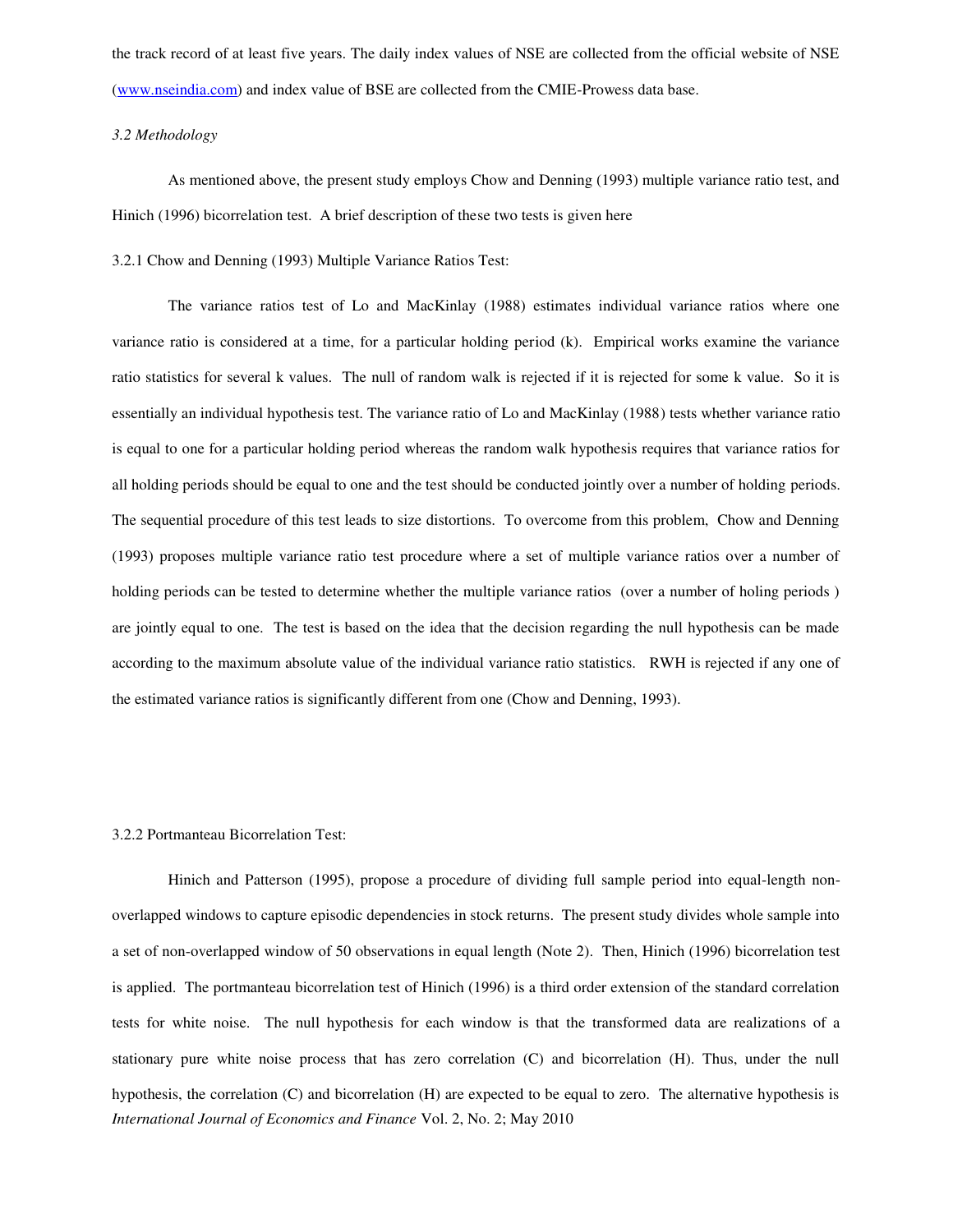that the process in window has some non-zero correlation (second order linear) or bicorrelations (third order nonlinear dependence).

#### **4. Empirical Analysis:**

The descriptive statistics for the fourteen indices are given in table 1. The highest average returns are obtained in CNX Infrastructure. This reflects the performance of this index owing to considerable growth of infrastructure sector in India. The CNX Bank and CNX 100 are the other indices which show higher mean returns. Further, the CNX IT has the highest standard deviation (0.052) and lowest is of CNX Nifty (0.017). With the sole exception of BSE 100, the returns are negatively skewed implying the returns are flatter to the left compared to normal distribution. The significant kurtosis indicates that return distribution has sharp peaks compared to a normal distribution. The significant Jarque-Bera statistic confirmed that index return is non- normally distributed.

 The empirical results of Chow and Denning (1993) test are provided in table 2. For a comparison purpose, the individual variance ratios (Lo and MackKinlay variance ratios) and corresponding homscadasticity and hetroscadasticity roubst test statistics for various investment horizons like 2, 4, 8, and 16 are presented in the table. It is evident from the table that with the sole exception of BSE 100, variance ratios for all other indices at all investment horizons are greater than unity.

 The variance ratio tests offer conflicting results. The indices such as Nifty Junior, BSE 500, BSE Midcap and BSE Smallcap reject the RWH at all investment horizons or holding periods. The CNX IT and BSE 200 support null of random walk. However, random walk behaviour is observed in CNX Defty, BSE Sensex, CNX Bank Nifty, BSE100, CNX 100 indices at certain horizons and rejections of the same at certain other investment horizons. The variance ratio for Nifty Junior, BSE Midcap, BSE Smallcap, CNX 500 and BSE 500 are far from unity indicating the presence of significant positive autocorrelations.

The conflicting results from the LMVR test reveals the fact that the individual variance ratio tests of LMVR do not give definite answer since the null of random walk requires variance ratios for all holding periods should be equal to one. In this context, the Chow and Denning (1993) multiple variance ratio test assumes importance. The Chow and Denning (1993) maximum heteroscadasticity robust statistic given in the last column of table 2, shows that CNX Nifty Junior, CNX 500, CNX Bank Nifty, BSE 500, BSE Midcap and BSE Small cap resoundingly reject the null of random walk. On the other hand, return indices such as CNX Nifty, CNX Defty,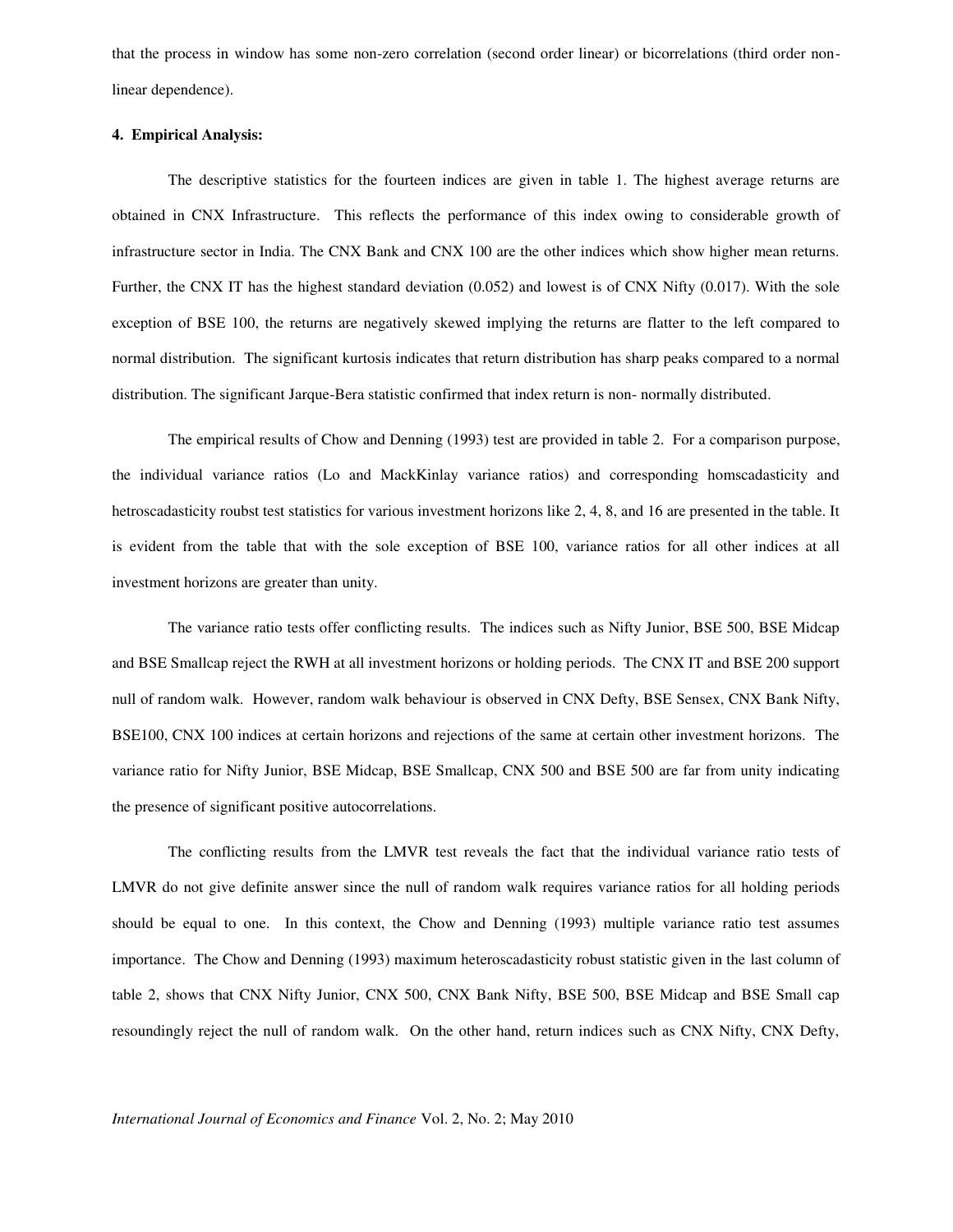CNX IT, BSE Sensex, BSE 100, BSE 200, CNX100, CNX Infrastructure, validate RWH as the Chow-Denning statistic values are less than the critical values.

 It may be noted that five indices out of 8 indices traded at National Stock Exchange (NSE) and 3 out of 6 indices traded in Bombay Stock Exchange (BSE) support RWH. This indicates inter market and intra market variations in the behaviour of stock returns.

The Hinich (1996) correlation (C) and bicorrelation (H) test statistics covering the full sample period are presented in table 3. The null of pure noise is tested. Rejection of the null of pure white noise for all indices except CNX IT and BSE 200 is evident from the table as the p values are close to zero. It may be inferred that the return series for these indexes are not generated by strong stationary pure noise process. However, we cannot reject the null of pure noise for CNX IT and BSE 200 since the p values are almost close to 1. In other words, the stock returns may not be correlated and hence follow random walk hypothesis. It is to be noted that Chow-Denning test also shows that these two indexes follow a random walk. It can be inferred that these two indices are weak form efficient. The Chow-Denning test results for other indices are in contrast to findings of bicorrelation test which reject the pure noise process.

The presence of dependence either linear or non-linear or both, throughout the sample period or confined to certain period within the sample is an interesting issue to explore. To examine the episodic dependence in returns series, Hinich and Patterson (1995) suggest dividing the sample into different windows and then testing the null of pure noise. Following Lim *et al* (2008), the sample is divided into a set of non-overlapped widow of 50 observations in equal length and then C and H statistics of Hinich (1996) are computed to detected serial dependencies in each window.

Table 4 presents total number of significant H and C windows with percentage in parenthesis. A window is significant if the H or C statistics reject the null hypothesis at pre determined level of p value. The results show that the number of significant H and C windows is less. Specifically, the percentage of significant H windows on an average is 15.6 percent while that of C windows is around 5 per cent. The rejection of null hypothesis in these significant windows may be due to either significant correlation or bi-correlation or both. In other words, total number of significant windows indicates presence of serial dependencies in those time periods of windows. The highest significant H windows is for CNX Infrastructure (46.1) followed by BSE Midcap and BSE Smallcap (53.8) %) and CNX Nifty Junior (33.9 %). It is to be noted that the Chow- Denning test also shows presence of linear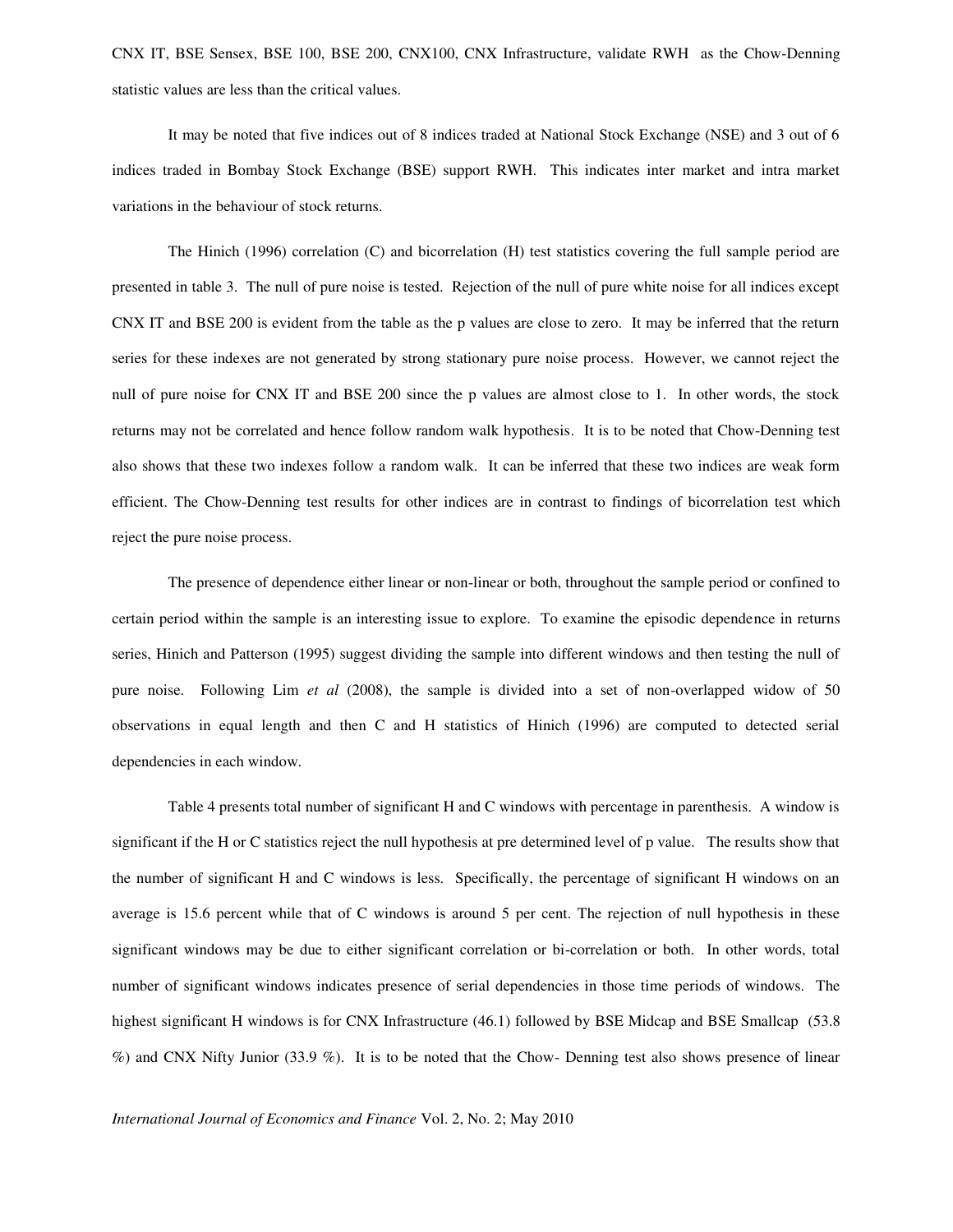dependencies in return series of these indices. The CNX Bank Nifty and CNX Nifty have lowest significant H windows while the CNX 100 has only one significant C window which is lowest among all indices.

The evidences presented above from the bi-correlation test for full sample and sub-sample may throw lights on the behaviour of stock return series. The resounding rejection of null hypothesis of pure noise for all most all indices in full sample period may be because of linear or non linear dependence or both in return series driven by the activity during the small number of significant window periods.

#### **5. Conclusion:**

 The present study examines the stock return behaviour in two premier Indian stock markets using Chow-Denning (1993) multiple variance ratio and Hinich (1996) bicorrelation tests. The multiple variance ratio tests show that CNX Nifty Junior, CNX 500, CNX Bank Nifty, BSE 500, BSE Midcap and BSE Small cap reject the random walk hypothesis and return series are characterized by the presence of linear dependencies. On the other hand, the bicorrelation test rejects the hypothesis of pure white noise process for the full sample period. However, the results for sub-periods show that those serial dependencies are not consistent across the sample period for all indices. This indicates presence of episodic dependencies in stock returns surrounded by long periods of pure noise. In other words, the Indian s tock markets are weak form efficient but not all the time. This conclusion is consistent with Bonilla *et al* (2006) for Latin America. The events occurred during the periods of serial dependencies and peculiarity of particular indices can be investigated in future research

#### **Notes:**

Note 1. For a comprehensive survey of literature on market efficiency hypothesis for India, see Amanulla and Kamaiah (1996).

Note 2. Hinich and Patterson (1995) suggest that the window length should be sufficiently large to validly apply bicorrelation test and yet short enough for the data generating process to have remained roughly constant.

## **References:**

Abraham, A., Seyyed, F. J., & Aisakran, S.A. (2002). Testing the random walk behavior and efficiency of the Gulf stock markets. *The Financial Review,* 37, 469-480.

Ahmed, K. M., Ashraf, A., & Ahmed, A. (2006). Testing weak form of efficiency for Indian stock markets. *Economic and Political Weekly,* January 7, 46-56.

Al-Khazali, O M., Ding, D. K., & Pyun, C.S. (2007). A new variance ratio test of random walk in emerging markets: A revisit. *The Financial Review,* 42, 303-317.

Amanulla, S., & Kamaiah, B. (1996). Stock market efficiency: A review of Indian evidence. *Prajnan,* 24(3), 257- 280.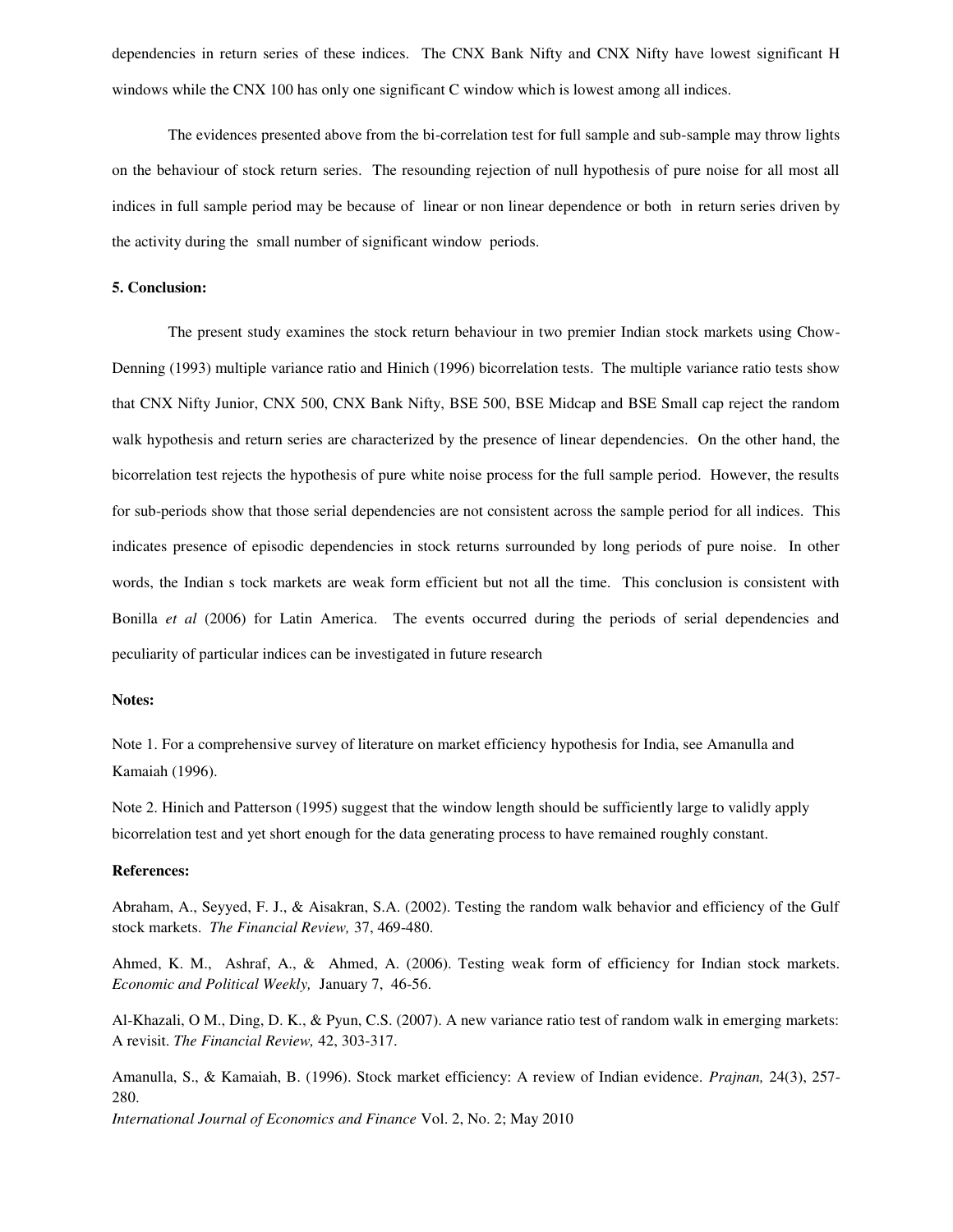Ayadi, O. F., & Pyun, C.S. (1994). An application of variance ratio test to the Korean securities market. *Journal of Banking and Finance,* 18, 643-658.

Bachelier, L. (1900). Theory of Speculation, A Thesis submitted to the Faculty of the Academy of Paris on March 29, 1900 and also In Cootner, P H (1967), (Eds), *The random walk character of stock market prices,* Cambridge: Mass, MIT Press.

Balvers, R., Wu, Y., & Gilliland, E. (2000). Mean-reversion across National stock markets and parametric contrarian investment strategies. *Journal of Finance,* 55, 745-772.

Barua, S. K. (1981). The short run price behaviour of securities: Some evidence on efficiency of Indian capital market. *Vikalpa,* 16(2), 93-100.

Benjelloun, H., & Squalli, J. (2008). Do general indexes mask sectoral efficiency? A multiple variance ratio assessment of Middle Eastern equity markets. *International Journal of Managerial Finance,* 4(2), 136-151.

Blasco N., Rio, C. D., & Santamari, R. (1997). The random walk hypothesis in the Spanish stock market: 1980- 1992. *Journal of Business Finance & Accounting,* 24(5), 667-683.

Bonilla C. A., Hinich, M.J., & Meza, R.R. (2006). Episodic nonlinearity in Latin American stock market indices. *Applied Economic Letters,* 13, 195-199.

Borges, M. R. (2007). Random walk tests for the Lisbon stock market, Working Paper, WP 014/2007/DE, 1-18.

Borges, M..R. (2008). Efficient market hypothesis in European stock markets, Working Paper, WP 20/2008/DE/CIEF, 1-20.

Brock, W., Dechert, W., Sheinkman, J., & LeBaron, B. (1996). A test for independence based on the correlation dimension. *Econometric Reviews,* 15, 197–235.

Campbell, Y.J., Lo, W.A & MacKinlay A. C (1997). *The econometrics of financial markets*. New Jersey: Princeton University Press, (Chapter2).

Chaudhuri, K., & Wu, Y. (2004). Mean-reversion in stock prices: Evidence from emerging markets. *Managerial Finance*, 30, 22-37.

Chawla, D., Mohanty, P.K., & Bhardwa, S. (2006). Random walk hypothesis and integration among the Indian stock market vis-à-vis some developed markets. *Prajnan,* 34(2), 113-127.

Chow, K..V., & Denning, K.C. (1993), A simple multiple variance ratio test. *Journal of Econometrics,* 58, 385-401.

Dahl, C. M., & Nielson, S. (2001). The random walk of stock prices: Implications of recent non parametric tests. *Working Paper,* Frederiksberg: Department of Economics,

Darrat, A. F., and Zhong, M. (2000). On estimating the random walk hypothesis: A model comparison approach. *The Financial Review,* 35, 105-124.

Dias J. L., Lopes, P., & Benzinho, M. J. (2002), Efficiency tests in the Iberian stock markets. [Online] Available: SSRN: http://ssrn.com/abstract=599926

Eitelman, P. S., & Vitanz, J. T. (2008). A non-random walk revisited: Short and long term memory in asset prices. *International Finance Discussion Paper,* No. 956.

Fama, E. F. (1965). The behaviour of stock market prices. *Journal of Business*, 38, 34-105.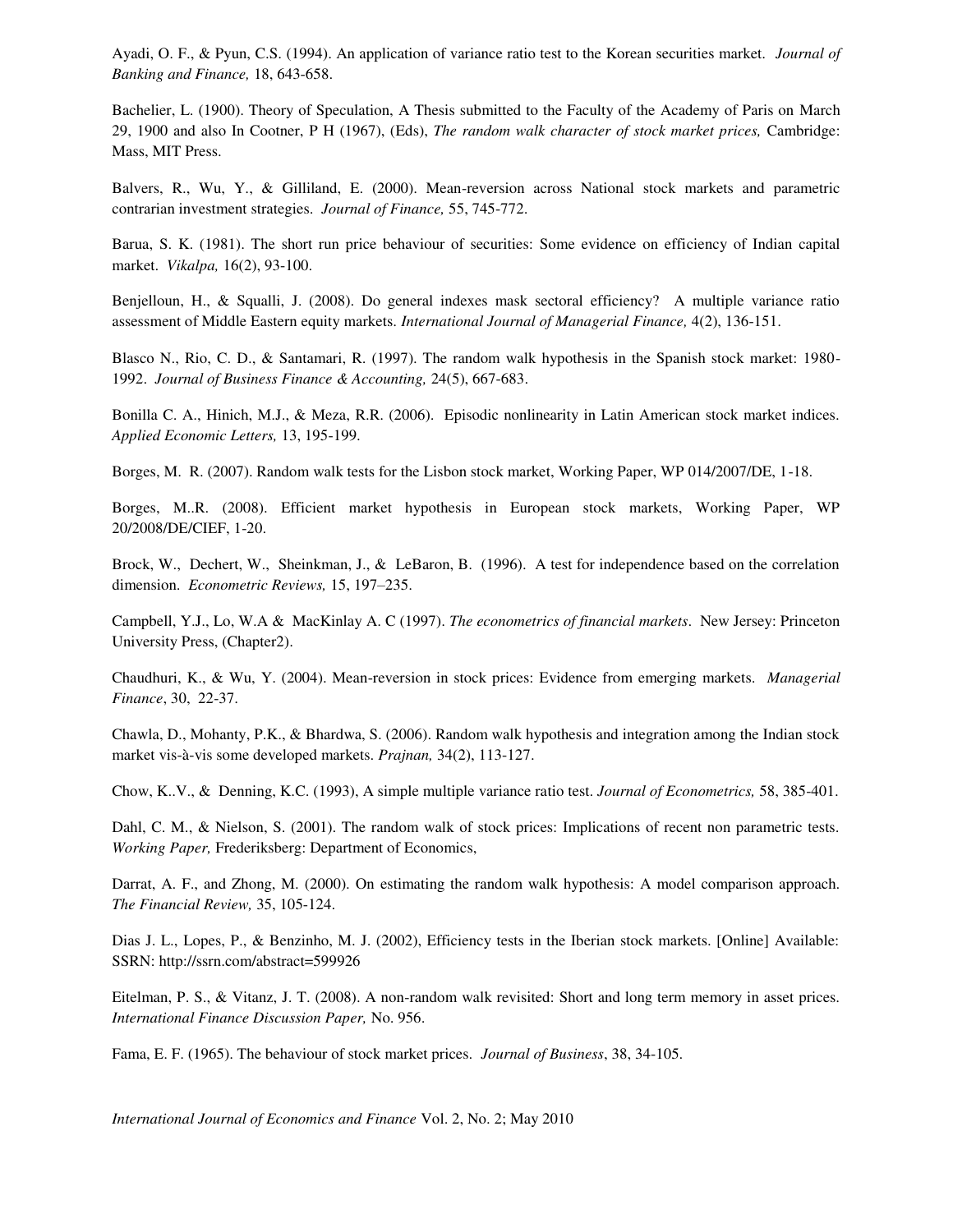Fama, E. F. (1970). Efficient capital markets: A review of theory and empirical work. *Journal of Finance.* 25, 383- 417.

Fama, E. F., &. French, K. R. (1988). Permanent and temporary components of stock prices. *Journal of Political Economy,* 98, 247-273.

Fifield S.G.M., and Jetty, J. (2008), Further evidence on the efficiency of the Chinese stock markets: A note. *Research in International Business and Finance,* 22, 351–361.

French, K. R., & Roll, R. (1986). Stock return variances: The arrival of information and reaction of traders. *Journal of Financial Economics,* 17, 5-26.

Gilmore C.G., & MacManus, G.M. (2001). Random walk and efficiency tests of central European equity markets. Prepared for presentation at the *European Financial Management Association Conference*, Lugano, Switzerland.

Granger, C., & Andersen, A.P. (1978), An introduction to bilinear time series models: Gottingen: Vandenhoeck & Ruprecht.

Greib, T., & Reyes, M.G. (1999), Random walk tests for Latin American equity indices and individual firms. *Journal of Financial Research,* 4, 371-383.

Gupta, O. P. (1985). Behaviour of share prices in India: A test of market efficiency. New Delhi: National Publishing House.

Hinich, M. J, & Patterson, D.M. (1985). Evidence of nonlinearity in daily stock returns. *Journal of Business and Economic Statistics*, 3, 69-77.

Hinich, M. J., & Patterson, D.M. (1995). Detecting epochs of transient dependence in white noise. Mimeo: Univeristy of Texas.

Hinich, M. J., (1996) Testing for dependence in the input to a linear time series model. *Journal of Nonparametric Statistics,* 6, 205–21.

Hoque, H. A. A. B., Kim, J.H., & Pyun, C.S. (2007). A comparison of variance ratio tests of random walk: A case of Asian emerging stock markets. *International Review of Economics and Finance,* 16, 488-502.

Hsieh, D.A. (1991), Chaos and nonlinear dynamics: Application to financial markets. *Journal of Finance,* 46, 839- 877.

Huber, P. (1995), Random walks in stock exchanges prices and the Vienna stock exchange, *Working Paper. Economic Series,* No. 2, 1-25.

Jennergren, L. P., & Korsvold, P. E. (1974). Price formation of the Norwegian and Swedish stock markets: Some random walk tests. *The Swedish Journal of Economics,* 76, 171-185.

Lee, C. F., Chen, G.M., & Rui, O.M. (2001). Stock returns and volatility on China's stock markets. *Journal of Financial Research,* 24, 523-543.

Lim Kian Ping., Brooks, R.D., & Hinich, M. J. (2008)a. Nonlinear serial dependence and the weak form efficiency of Asian emerging stock markets. *International Financial Markets, Institutions and Money,* 18, 527-544.

Lim Kian Ping., Brooks, R.D., & Hinich, M.J. (2008)b. Why do emerging stock markets experience more persistent price deviations from a random walk over Time? A country-level analysis. [Online] Available: [http://papers.ssrn.com/sol3/papers.cfm?abstract\\_id=1194562](http://papers.ssrn.com/sol3/papers.cfm?abstract_id=1194562) (August 1, 2008).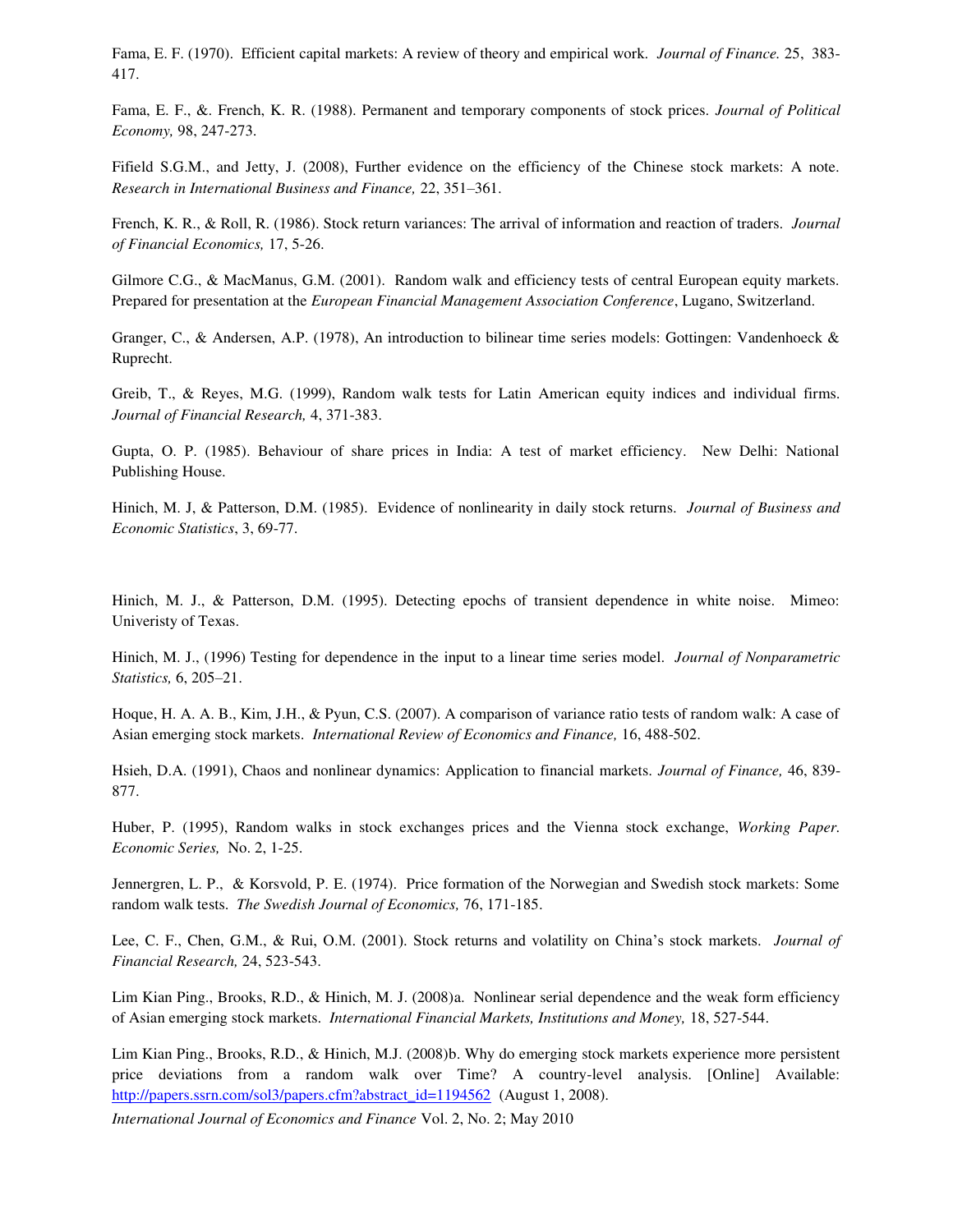Lim Kian Ping., & Brooks, R.D. (2009). Are Chinese stock markets efficient? Further evidence from a battery of nonlinearity tests. *Applied Financial Economics,* 19, 147-155.

Lim Kian-Ping. (2008). Sectoral efficiency of the Malaysian stock market and the impact of the Asian financial crisis. *Studies in Economics and Finance,* 25(3), 196-208.

Lima E.J.A., & Tabak, B. M.(2004). Tests of random walk hypothesis for equity markets: Evidences from China, Hong Kong and Singapore. *Applied Economic Letters,* 11, 255-258.

Lo, A., & MacKinlay, A.C. (1988). Stock market prices do not follow random walks: Evidence from a simple specification test. *Review of Financial Studies,* 1, 41-66.

Mitra, S. K. (2000). Forecasting stock index using neural networks. *The ICFAI Journal of Applied Finance,* 6, 16- 25.

Ojah, K., & Karemera, D. (1999). Random walks and market efficiency tests of Latin American emerging equity markets: A revisit. *The Financial Review,* 34, 57-72.

Pagan, A. (1996). The econometrics of financial markets. *Journal of Empirical Finance* 3, 15-102.

Poshakwale, S. (2002). The random walk hypothesis in the emerging Indian stock market. *Journal of Business Finance & Accounting,* 29, 1275-1299.

Poterba J. M., & Summers, L.H. (1989), Mean-reversion in stock prices: Evidence and implications. NBER Working Paper, 2343.

Richards, A. J. (1995). Co movements in National stock market returns: Evidence of predictability, but not co integration. *Journal of Monetary Economics,* 36, 631-654.

Ryoo, H. J., & Smith, G. (2002). Korean stock prices under price limits: Variance ratio tests of random walks. *Applied Financial Economics*, 12, 475-484.

Samuelson, P. (1965). Proof that properly anticipated prices fluctuate randomly, *Industrial Management Review*, 1, 41-49.

Scheinkman, J.A., & Le Baron. B. (1989). Nonlinear dynamics and stock returns, *Journal of Business,* 62, 311-337.

Segot, T.L., & Lucey, B.M. (2005), Stock market predictability in the MENA: Evidence from new variance ratio tests and technical trade analysis, *IIIS Discussion Paper*, No. 92, November.

Sewell, S. R., Lee, S I., & Pan, M.S. (1993), Nonlinearities in emerging foreign capital markets, *Journal of Business Finance & Accounting,* 20, 237-248.

Sharma J. L., & Kennedy, R.E. (1977). Comparative analysis of stock price behavior on the Bomabay, London and New York stock exchanges. *Journal of Financial and Quantitative Analysis,* 31, 391-413.

Smith, G. (2007). Random walks in Middle Eastern stock markets. *Applied Financial Economics.* 17, 587-596.

Smith, G., Jefferis, K., & Ryoo, H. J. (2002). African stock markets: Multiple variance ratio tests of random walks. *Applied Financial Economics,* 12, 475-484.

Working, H. (1960). Note on the correlation of first differences of averages in a random chain, *Econometrica,* 28, 916-918.

Worthington, A., & Higgs, H. (2003). Tests of random walks and market efficiency in Latin American stock markets, School of Economics and Finance Discussion Papers and *Working Papers Series,* No. 157.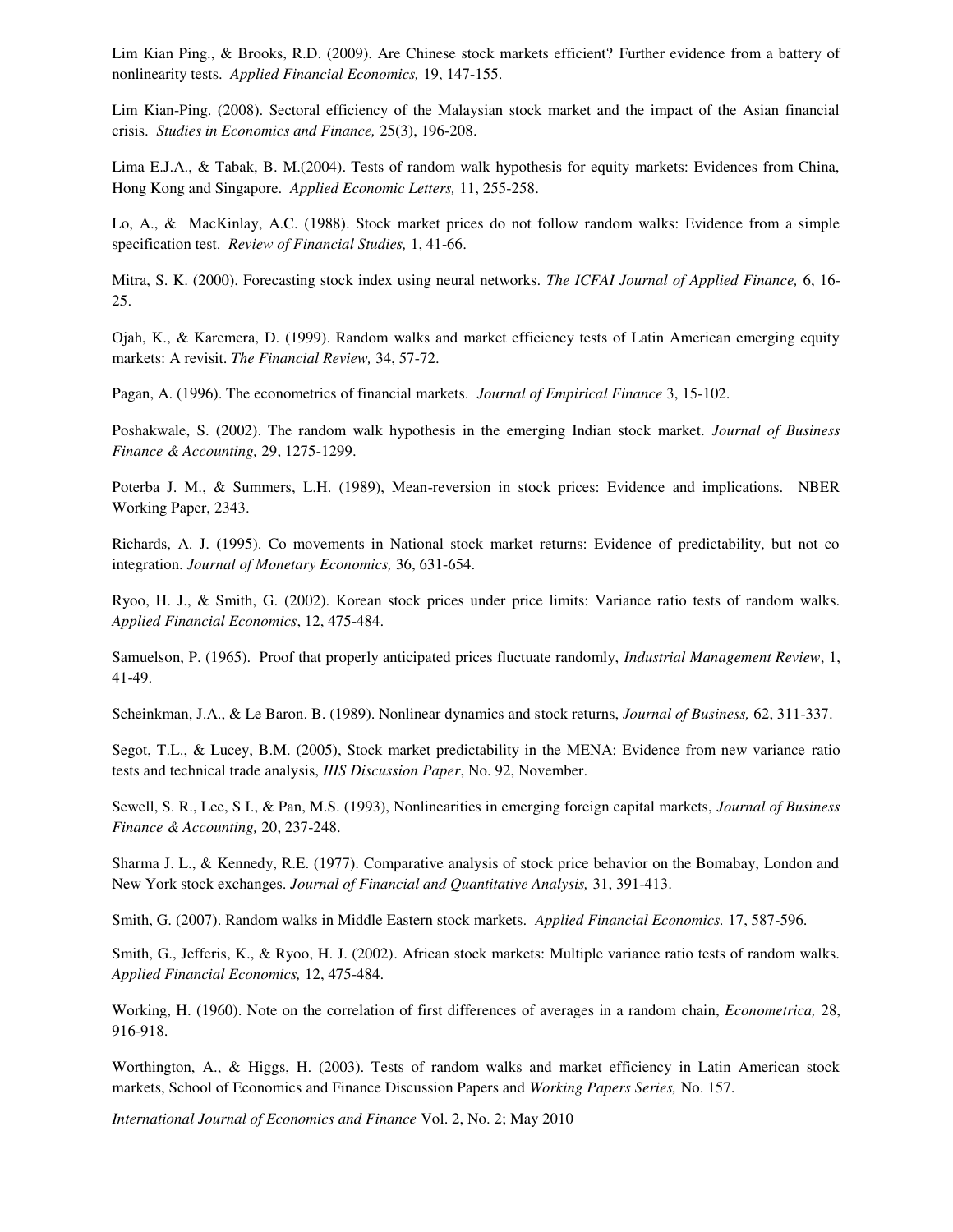Worthington. A., & Higgs, H. (2004). Random walks and market efficiency in European equity markets. *Global Journal of Finance and Economics,* 1, 59-78.

Worthington, A. C., & Higgs, H. (2009). Efficiency in the Australian stock market, 1875-2006: A note on extreme long-run random walk behaviour*, Applied Economic Letters*, 16, 301-306.

Yadav, P., Paudyal, K., & Pope, P. (1999), Non-linear dependence in stock returns: Does trading frequency matter? *Journal of Business Finance & Accounting*, 26(5 & 6), 651-679.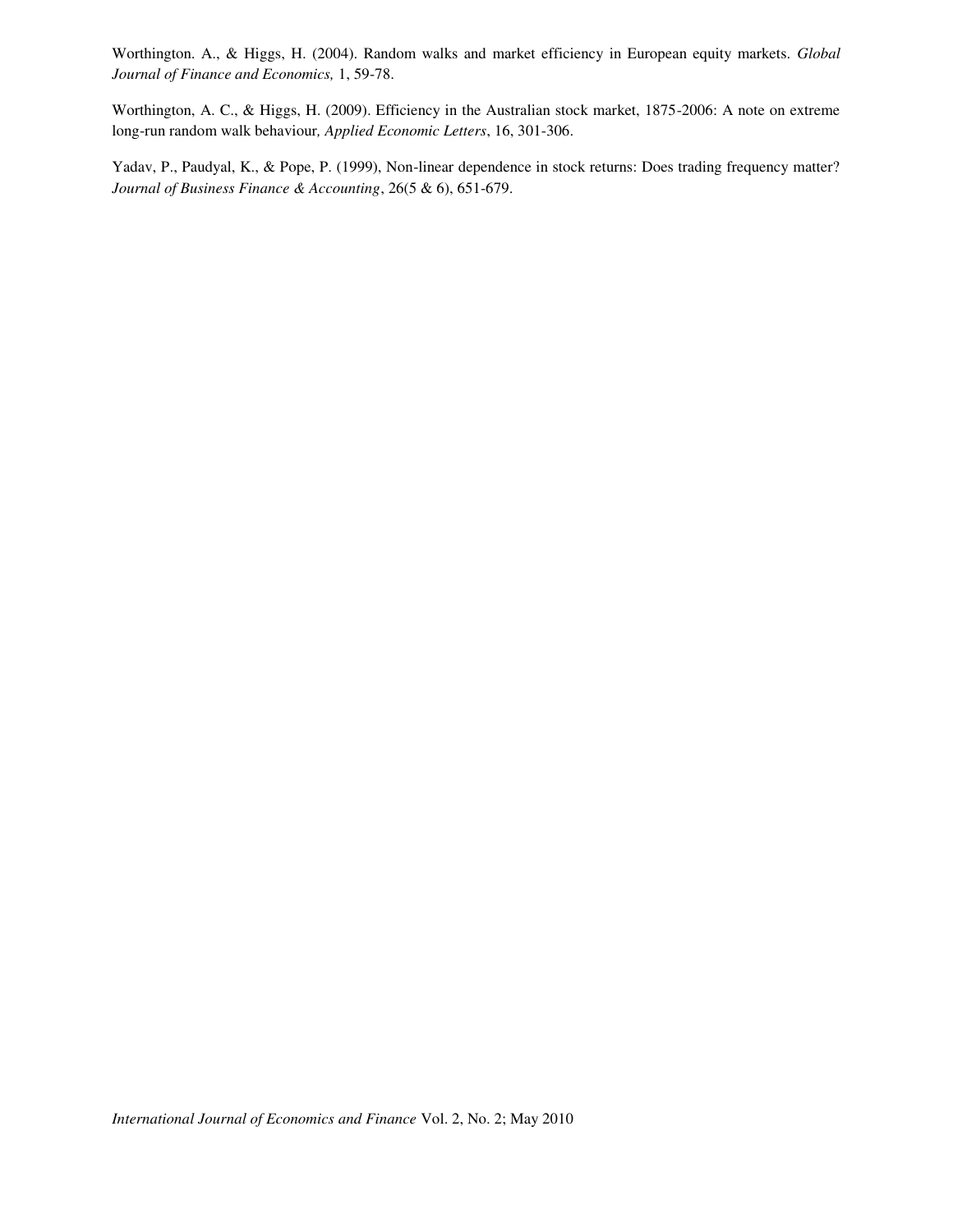| <b>Indexes</b>      | Mean     | <b>Minimum</b> | <b>Maximum</b> | <b>Std.Dev</b> | <b>Skewness</b> | <b>Kurtosis</b> | Jarque-Bera | P value |
|---------------------|----------|----------------|----------------|----------------|-----------------|-----------------|-------------|---------|
|                     |          |                |                |                |                 |                 |             |         |
| <b>CNX Nifty</b>    | 0.000340 | 0.079691       | 0.017438       | 0.017438       | $-0.519211$     | 4.475148        | 2566.928    | 0.0000  |
| CNX Junior          | 0.000456 | $-0.131333$    | 0.082922       | 0.020527       | $-0.678203$     | 3.807871        | 1987.318    | 0.0000  |
| <b>CNX</b> Defty    | 0.000233 | $-0.141131$    | 0.089858       | 0.018438       | $-0472041$      | 4.698742        | 2792.704    | 0.0000  |
| <b>CNXIT</b>        | 0.000175 | $-2.365839$    | 0.145567       | 0.052223       | $-32051150$     | 1449.945        | 2327.864    | 0.0000  |
| <b>BSE Sensex</b>   | 0.000342 | $-0.150214$    | 0.102127       | 0.021883       | $-0.767701$     | 6.057552        | 2064.842    | 0.0000  |
| <b>BSE 100</b>      | 0.000395 | $-1.473311$    | 0.552934       | 0.023958       | $-1.473311$     | 244.0782        | 66926.37    | 0.0000  |
| <b>BSE 200</b>      | 0.000407 | $-1.037087$    | 1.084561       | 0.033690       | 1.394998        | 712.4875        | 5085.416    | 0.0000  |
| <b>CNX 500</b>      | 0.000427 | $-0.128847$    | 0.076945       | 0.017731       | $-0.772766$     | 4.533660        | 2327.864    | 0.0000  |
| <b>CNX Bank</b>     | 0.000657 | $-0.151380$    | 0.114014       | 0.021577       | $-0419269$      | 4.193256        | 1731.887    | 0.0000  |
| <b>BSE 500</b>      | 0.000255 | $-0.249828$    | 0.075327       | 0.018640       | $-1.727030$     | 17.37390        | 2973.094    | 0.0000  |
| <b>CNX 100</b>      | 0.000654 | $-0.130494$    | 0.080065       | 0.017992       | $-0.859112$     | 5.926253        | 2414.447    | 0.0000  |
| CNX Infra           | 0.000676 | $-0.150214$    | 0.102127       | 0.021883       | $-0.767701$     | 6.057552        | 2064.842    | 0.0000  |
| <b>BSE</b> Midcap   | 0.000145 | $-0.120764$    | 0.078359       | 0.017902       | $-1.373015$     | 7.010821        | 3002.329    | 0.0000  |
| <b>BSE SMallcap</b> | 0.000233 | $-0.108357$    | 0.064767       | 0.018712       | $-1.234866$     | 4.141240        | 1232.220    | 0.0000  |

\_\_\_\_\_\_\_\_\_\_\_\_\_\_\_\_\_\_\_\_\_\_\_\_\_\_\_\_\_\_\_\_\_\_\_\_\_\_\_\_\_\_\_\_\_\_\_\_\_\_\_\_\_\_\_\_\_\_\_\_\_\_\_\_\_\_\_\_\_\_\_\_\_\_\_\_\_\_\_\_\_\_\_\_\_\_\_\_\_\_\_\_\_\_\_\_\_\_\_\_\_\_\_\_\_\_\_\_\_\_\_\_\_\_\_\_\_\_\_\_

# **Table 1: Descriptive Statistics for Stock Index Returns**

Std.Dev = Standard deviation, CNXInfra = CNX Infrastructure.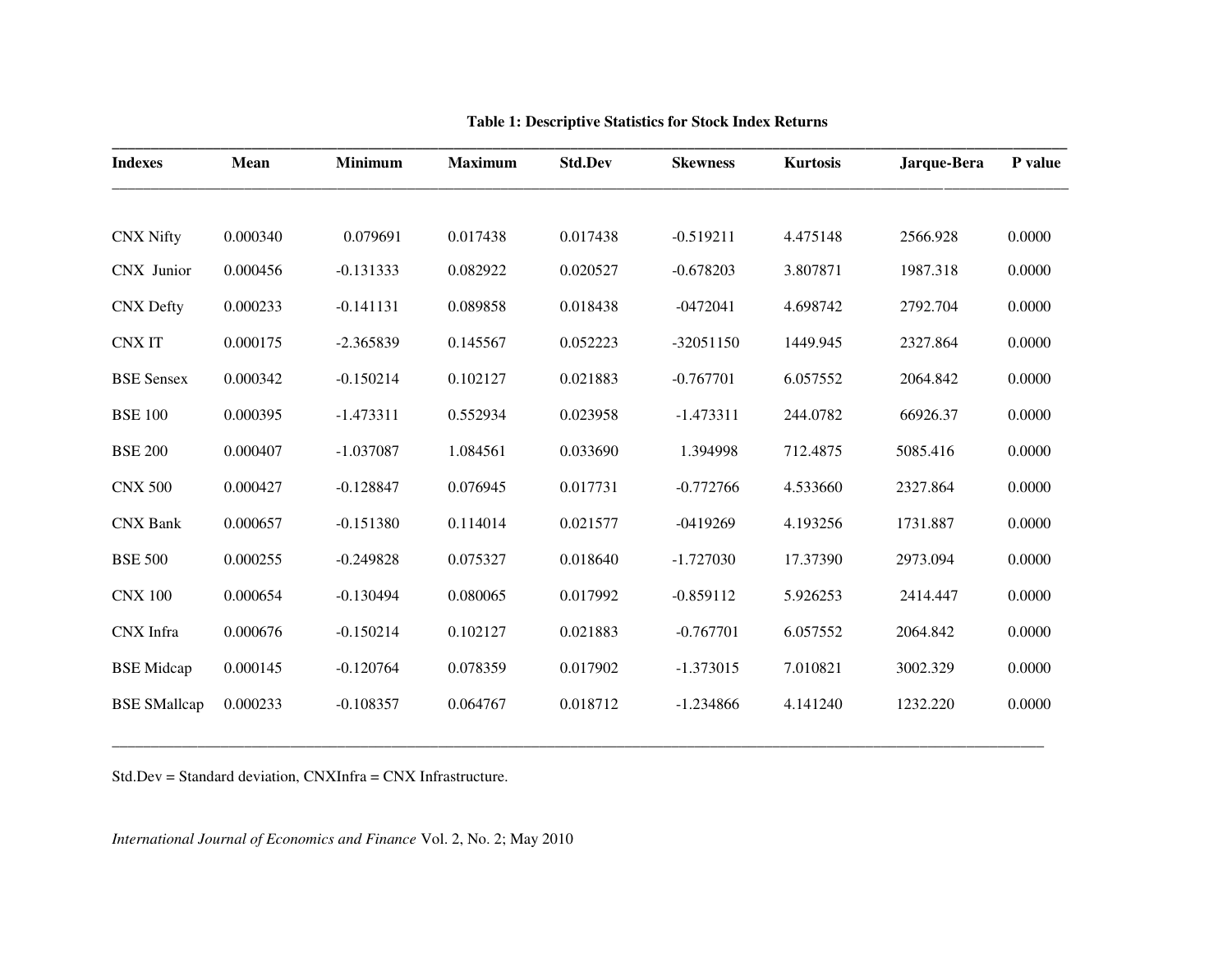| <b>Indexes</b>            | <b>Variance Ratios For Different Investment Horizons</b> | <b>ChowDenning</b>      |             |             |          |
|---------------------------|----------------------------------------------------------|-------------------------|-------------|-------------|----------|
|                           | $\overline{2}$                                           | $\overline{\mathbf{4}}$ | $\bf{8}$    | 16          |          |
| <b>CNX Nifty</b>          | 1.062                                                    | 1.053                   | 1.036       | 1.087       |          |
|                           | $(3.35)*$                                                | (1.53)                  | (0.65)      | (1.07)      | 1.93554  |
|                           | (1.93)                                                   | (0.92)                  | (0.41)      | (0.72)      |          |
| <b>CNX Nifty Junior</b>   | 1.143                                                    | 1.209                   | 1.231       | 1.072       |          |
|                           | $(7.75)^*$                                               | $(6.04)*$               | $(4.22)*$   | $(4.96)*$   | 4.26921* |
|                           | $(4.26)$ *                                               | $(3.46)$ *              | $(2.59)*$   | $(3.29)*$   |          |
| <b>CNX Defty</b>          | 1.072                                                    | 1.094                   | 1.091       | 1.163       |          |
|                           | $(3.89)*$                                                | $(2.72)^*$              | (1.66)      | $(2.00)*$   | 2.22679  |
|                           | $(2.22)^*$                                               | (1.62)                  | (1.04)      | (1.32)      |          |
| <b>CNXIT</b>              | 1.008                                                    | 1.016                   | 1.026       | 1.113       |          |
|                           | (0.43)                                                   | (0.47)                  | (0.48)      | (1.39)      | 0.53818  |
|                           | (0.33)                                                   | (0.43)                  | (0.44)      | (1.20)      |          |
| <b>BSE</b> Sensex         | 1.070                                                    | 1.069                   | 1.037       | 1.093       |          |
|                           | $(3.66)*$                                                | (1.94)                  | (0.61)      | (1.10)      | 2.34265  |
| <b>BSE 100</b>            | 0.840                                                    | 0.769                   | 0.719       | 0.770       |          |
|                           | $(-8.37)*$                                               | $(-6.46)$ *             | $(-4.98)$ * | $(-2.74)$ * | 0.76055  |
|                           | $(-075)$                                                 | $(-0.72)$               | $(-0.75)$   | $(-0.56)$   |          |
| <b>BSE 200</b>            | 1.011                                                    | 1.014                   | 1.023       | 1.058       |          |
|                           | (0.61)                                                   | (0.40)                  | (0.42)      | (0.69)      | 0.82037  |
|                           | (0.81)                                                   | (0.54)                  | (0.57)      | (0.95)      |          |
| <b>CNX 500</b>            | 1.138                                                    | 1.189                   | 1.221       | 1.380       |          |
|                           | $(6.81)$ *                                               | $(4.98)*$               | $(3.68)$ *  | $(4.25)*$   | 3.62379* |
|                           | $(3.63)*$                                                | $(2.16)^*$              | (0.50)      | (0.34)      |          |
| <b>CNX Bank Nifty</b>     | 1.123                                                    | 1.146                   | 1.049       | 1.047       |          |
|                           | $(5.90)$ *                                               | $(3.73)*$               | (0.80)      | (0.51)      | 3.23927* |
|                           | $(3.21)$ *                                               | $(2.16)^*$              | (0.50)      | (0.34)      |          |
| <b>BSE 500</b>            | 1.123                                                    | 1.173                   | 1.217       | 1.396       |          |
|                           | $(5.91)$ *                                               | $(4.42)$ *              | $(3.50)*$   | $(4.29)*$   | 3.37238* |
|                           | $(3.39)*$                                                | $(2.66)^*$              | $(2.24)$ *  | $(2.96)*$   |          |
| <b>CNX 100</b>            | 1.093                                                    | 1.096                   | 1.054       | 1.126       |          |
|                           | $(3.65)*$                                                | $(2.01)^*$              | (0.71)      | (1.12)      | 1.85454  |
|                           | (1.85)                                                   | (1.06)                  | (0.40)      | (0.68)      |          |
| <b>CNX 100</b>            | 1.093                                                    | 1.096                   | 1.054       | 1.126       |          |
|                           | $(3.26)^*$                                               | (1.49)                  | (0.38)      | (0.49)      | 1.60863  |
|                           | (1.85)                                                   | (1.06)                  | (0.40)      | (0.68)      |          |
| <b>CNX</b> Infrastructure | 1.091                                                    | 1.078                   | 1.0316      | 1.061       |          |
|                           | $(3.26)^*$                                               | (1.49)                  | (0.38)      | (0.49)      | 1.60863  |
|                           | (1.63)                                                   | (0.78)                  | (0.21)      | (0.30)      |          |
| <b>CNX</b> Midcap         | 1.220                                                    | 1.350                   | 1.464       | 1.688       |          |
|                           | $(7.85)^*$                                               | $(7.85)^*$              | $(5.59)^*$  | $(5.57)^*$  | 3.42666* |
|                           | $(3.43)*$                                                | $(3.10)*$               | $(2.90)*$   | $(3.29)^*$  |          |
| <b>BSE</b> Smallcap       | 1.279                                                    | 1.504                   | 1.733       | 2.069       |          |
|                           | $(9.96)*$                                                | $(9.60)*$               | $(8.84)$ *  | $(8.65)*$   | 5.27285* |
|                           | $(5.28)$ *                                               | $(5.42)^*$              | $(5.45)^*$  | $(5.86)*$   |          |

# **Table 2: Variance-Ratio and Chow Denning Statistics for Index Returns**

The variance ratios VR (q) are reported in the main rows and variance test statistic  $Z(q)$  for homoskedastic increments and, for heteroscedasticity- robust test statistics z\*(q) are given in the second and third row parentheses . The Chow and Denning (1993) statistics,  $Z^*(q)$  is given in the last column. Asterisked values reject random walk hypothesis at 5% level significance.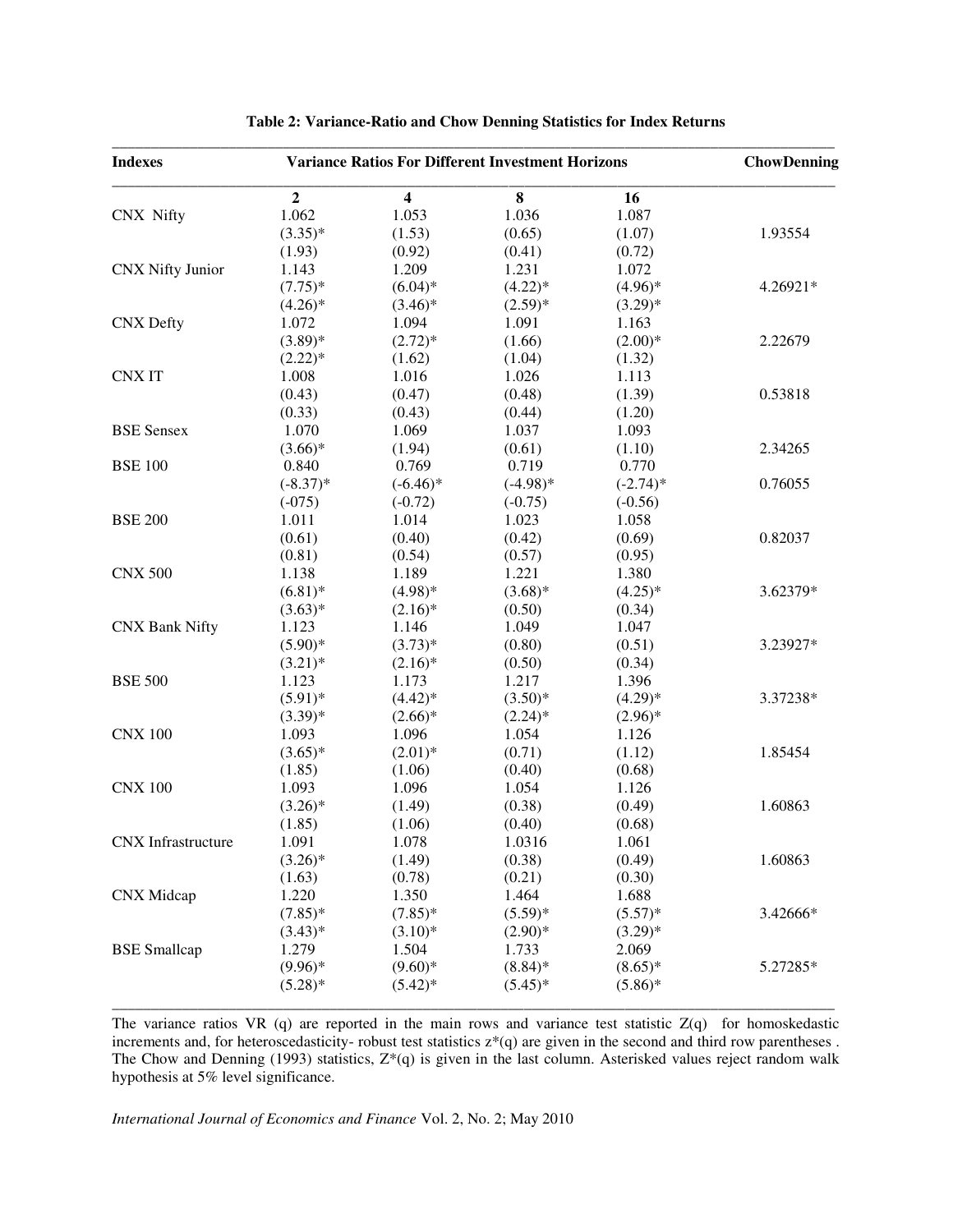| CNX Nifty*           | 24 | 276 | 0.00000000 | 0.00031967 |
|----------------------|----|-----|------------|------------|
| CNX Nifty Junior*    | 24 | 276 | 0.00000000 | 0.00000000 |
| CNX Defty*           | 24 | 276 | 0.00000000 | 0.00086180 |
| <b>CNXIT</b>         | 24 | 276 | 1.00000000 | 0.74625165 |
| <b>BSE Sensex*</b>   | 23 | 253 | 0.00000000 | 0.00000514 |
| <b>BSE 100*</b>      | 23 | 253 | 0.00000000 | 0.00000514 |
| <b>BSE 200</b>       | 23 | 253 | 1.00000000 | 0.99648407 |
| $CNX 500*$           | 22 | 231 | 0.00000000 | 0.00000000 |
| CNX Bank Nifty*      | 22 | 231 | 0.00000000 | 0.00000000 |
| <b>BSE 500*</b>      | 22 | 231 | 0.00000000 | 0.00000046 |
| $CNX$ 100 $*$        | 18 | 153 | 0.00000000 | 0.00094372 |
| CNX Infrastructure*  | 17 | 136 | 0.00000000 | 0.00020523 |
| BSE Midcap*          | 17 | 136 | 0.00000000 | 0.00000000 |
| <b>BSE</b> Smallcap* | 17 | 136 | 0.00000000 | 0.00000000 |

# **Table 3: Hinich Correlation (C) and Bicorrelation (H) Statistics for Full Sample Data**

Asterisked indices reject null of pure noise at all conventional significance level.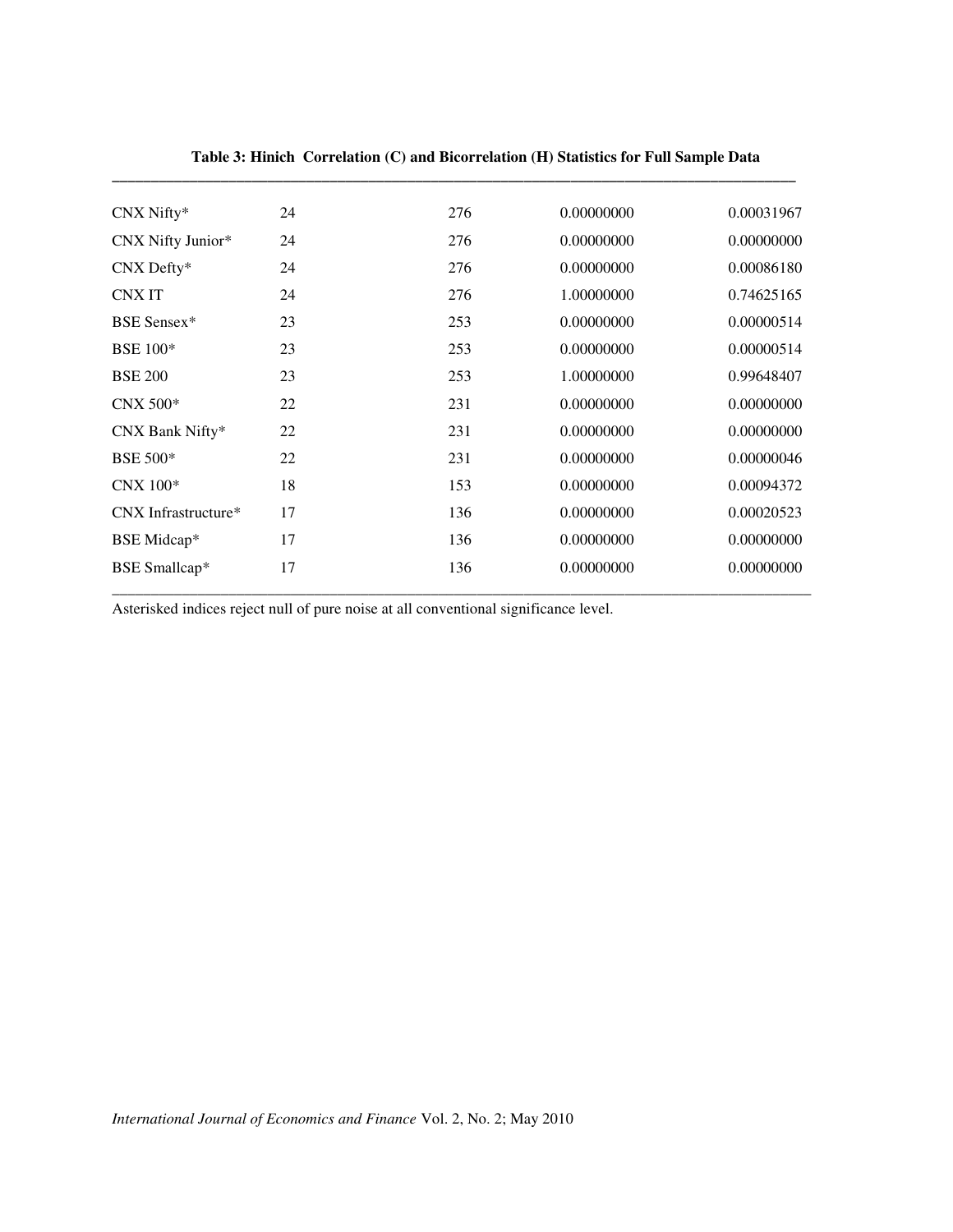| Index                     | <b>Total Number of</b><br><b>Windows</b> | <b>Total Number of</b><br><b>Significant H Windows</b> | <b>Total Number of</b><br><b>Significant C Windows</b> |
|---------------------------|------------------------------------------|--------------------------------------------------------|--------------------------------------------------------|
| <b>CNX Nifty</b>          | 59                                       | 9(15.25)                                               | 3(02.08)                                               |
| <b>CNX Nifty Junior</b>   | 59                                       | 20 (33.89)                                             | 7(11.86)                                               |
| <b>CNX</b> Defty          | 59                                       | 15(25.42)                                              | 4(06.77)                                               |
| <b>CNXIT</b>              | 59                                       | 15(25.42)                                              | 8 (13.55)                                              |
| <b>BSE</b> Sensex         | 56                                       | 11(18.64)                                              | 8 (13.55)                                              |
| <b>BSE 100</b>            | 56                                       | 16(28.57)                                              | 6(10.71)                                               |
| <b>BSE 200</b>            | 56                                       | 18 (32.14)                                             | 5(08.92)                                               |
| <b>CNX 500</b>            | 49                                       | 15(30.16)                                              | 5(10.20)                                               |
| <b>CNX Bank Nifty</b>     | 46                                       | 7(15.21)                                               | 4(08.69)                                               |
| <b>BSE 500</b>            | 46                                       | 9(19.56)                                               | 5(10.86)                                               |
| <b>CNX 100</b>            | 31                                       | 8 (25.80)                                              | 1(03.22)                                               |
| <b>CNX</b> Infrastructure | 26                                       | 14(46.15)                                              | 5(19.23)                                               |
| <b>BSE</b> Midcap         | 26                                       | 10(38.46)                                              | 5(19.23)                                               |
| <b>BSE</b> Smallcap       | 26                                       | 10(38.46)                                              | 5(19.23)                                               |

**Table 4: Widowed Test Results of Hinich H and C Statistics** 

The number of significant windows is reported in main rows with percentage in parenthesis. A window is defined as significant if C or H statistics reject null of pure noise at 5 % significance level.

\_\_\_\_\_\_\_\_\_\_\_\_\_\_\_\_\_\_\_\_\_\_\_\_\_\_\_\_\_\_\_\_\_\_\_\_\_\_\_\_\_\_\_\_\_\_\_\_\_\_\_\_\_\_\_\_\_\_\_\_\_\_\_\_\_\_\_\_\_\_\_\_\_\_\_\_\_\_\_\_\_\_\_\_\_\_\_\_